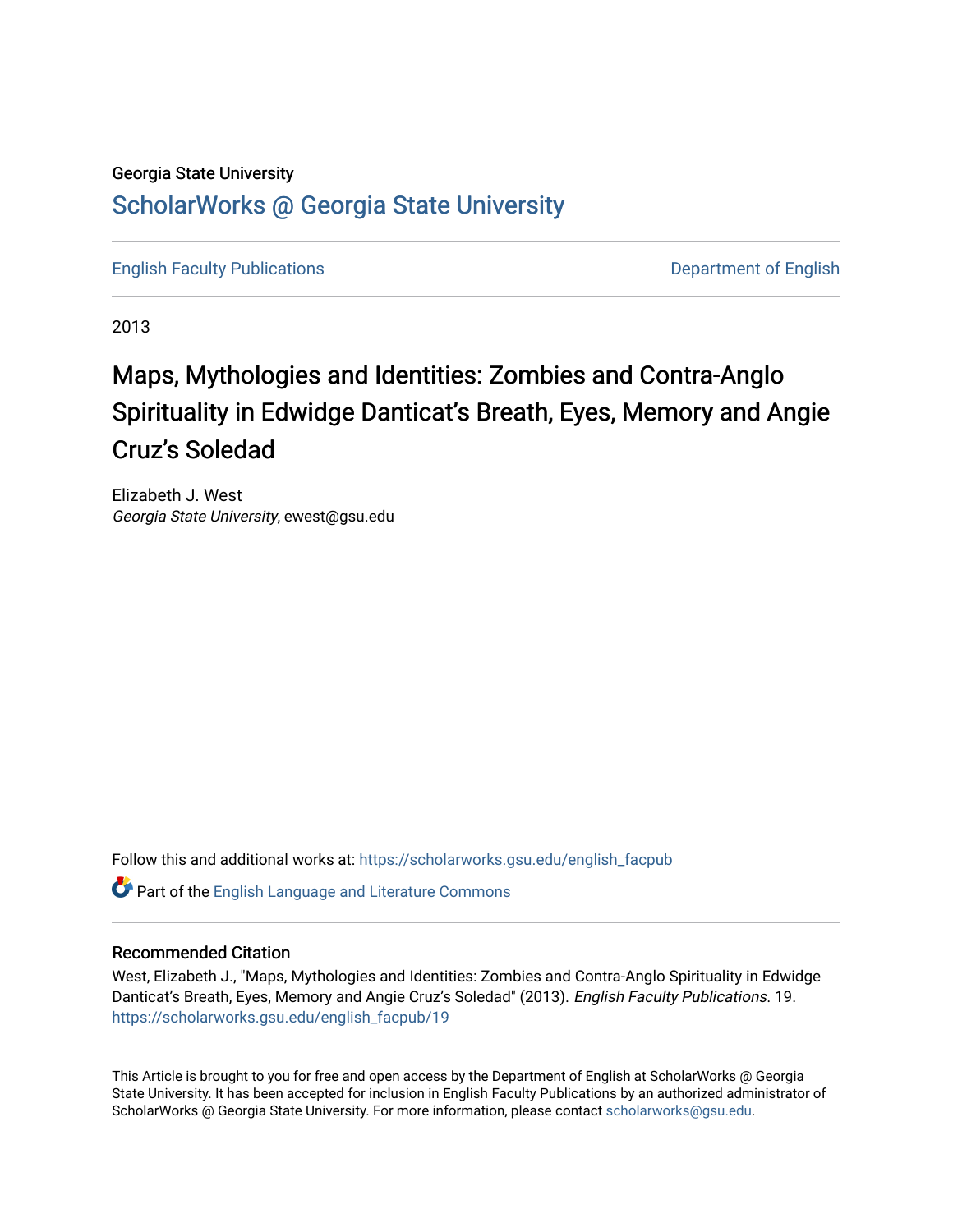Elizabeth J. West Georgia State University

## **"Maps, Mythologies and Identities: Zombies and Contra-Anglo Spirituality in Edwidge Danticat's** *Breath, Eyes, Memory* **and Angie Cruz's** *Soledad"*

#### I. Race and Identity in the Atlantic World

The black-white binary that has for so long marked the boundaries of race and identity in the United States has never been as firmly proclaimed or rigidly imagined in the rest of the Americas. In the United States where, early on, laws dictating that the child follows the condition of the mother and the one drop rule shaped a discourse of race that validated white rulership and black subservience. No matter that people of African and European descent had already intermarried before the installment of these laws, in the U.S. there remained a persistent discourse of racial identity that allowed white America to disregard the reality of racial border crossings that compromised the neatness of the constructed black-white binary. Therefore, despite the knowledge that by the middle of the nineteenth-century a significant sector of the black population was either mixed or descendants of mixed unions, the construct prevailed. While slavery was deeply rooted in the nations that emerged throughout the Americas, the black-white binary was manipulated in more complex ways than in the U.S. In his study of race and identity in Latin America, historian, Peter Wade, sheds light on this variance. He explains that in the U.S.,

> the category 'black' supposedly includes anyone with a known 'drop of black blood' . . . In Latin America, to over-simplify a complex situation, there is a continuum of racial categories and often only people who look quite African in appearance will be identified as black; people of evidently more mixed ancestry frequently will be classed by a variety of terms denoting a position between black and white. (14)

As Wade further explains, these differing concepts of race and identity can have dramatic consequences for border crossers of the Americas who arrive on U.S. soil: "Thus, for example, a Puerto Rican, used to not being classed as black in Puerto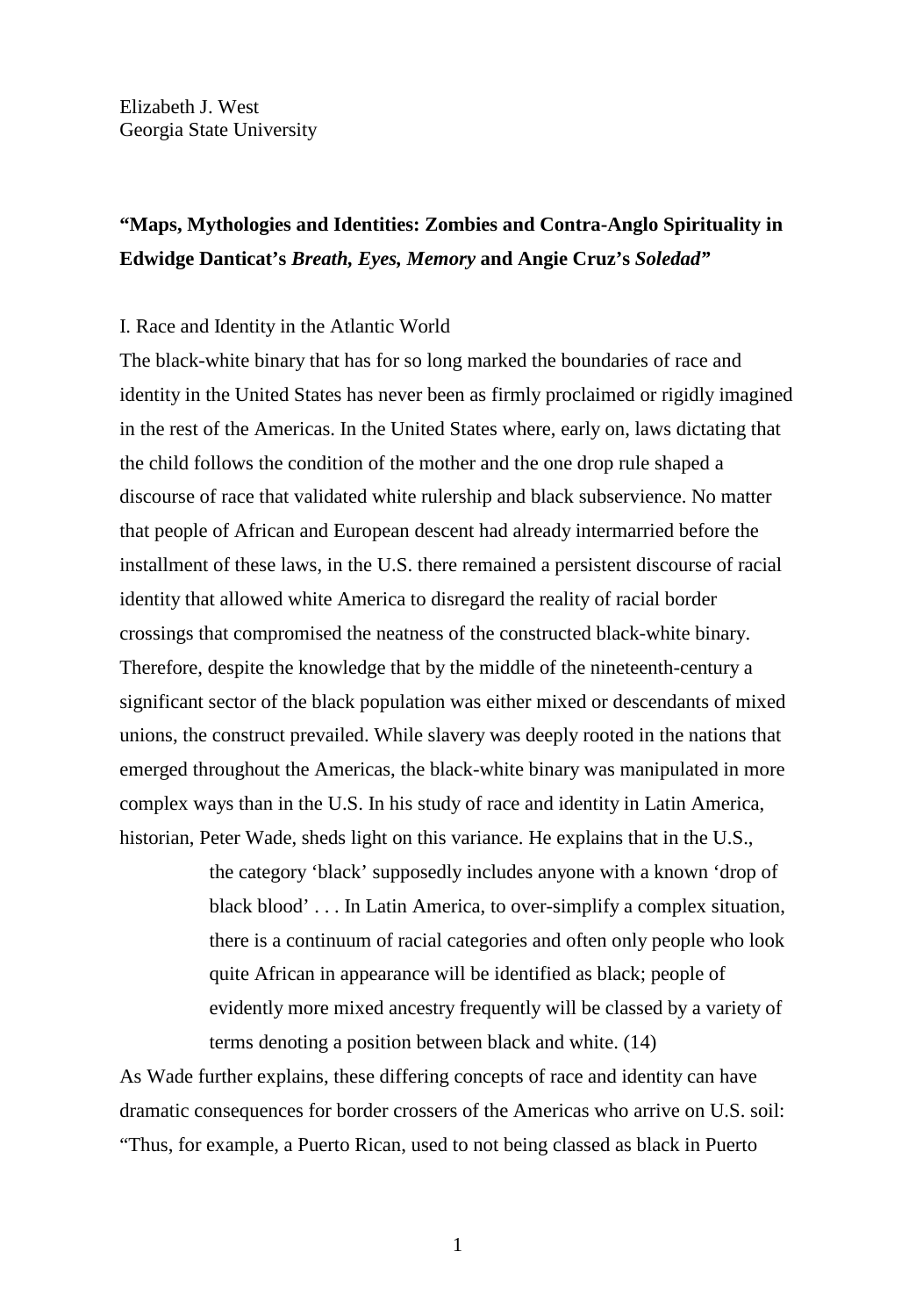Rico, when she moves to the mainland US, may find herself suddenly identified as a black person" (14).

Myriam Chancy explores how the more complex divisions of racial identity in Latin America have played out in a discourse with the west to cater to the black-white binary that has historically anchored U.S. racial division. She explains specifically how this discourse has been shaped to construct a myth of racial difference between the nations of Haiti and the Dominican Republic:

> . . . a wide range of contemporary articles on race in Latin American studies exhibit a high degree of anxiety regarding black racial antecedents specifically . . . this anxiety is a reflection of long-standing practices in Latin American societies to deny the presence of African heritage and to deny blackness as a defining trope of any given Latin American nation. . . Interestingly, racial anxiety in the present day is often and consistently buttressed by anti-Haitian sentiment that appears to be held throughout the region, most markedly (of course) in its neighbor, the Dominican Republic. (*From Sugar to Revolution* 17)

The irony in what Chancy outlines is of course the shared geography and the long shared history and ancestry of Haitians and Dominicans. Shedding further light on the African legacy in the Dominican republic, Silvio Torres-Saillant asserts that "a demographic assessment taking account of racial distinctions would show blacks and mulattos as making up as much as 90 percent of the country's nearly 8 million inhabitants" (110). Torres-Saillant reminds us also that the two island nations share a history that dates back to runaway slaves from Haiti who in 1678 "founded San Lorenzo de los Minas, a neighborhood that still strives today in the midst of the Dominican capital" (113). Other distinct moments in their shared histories includes a twenty-two span of unification under Haiti's rule and the ongoing importation of Haitian labors (Torres-Saillant 115-116). The centuries old division between the two nations, despite their interwoven histories dates back to the aftermath of Haiti's successful revolution and the "elite Dominicans in power [who] wished to preserve the Spanish colonial heritage" and felt threatened by the possible domination of black Haiti (J. Heredia 88). The result has been a longstanding "process of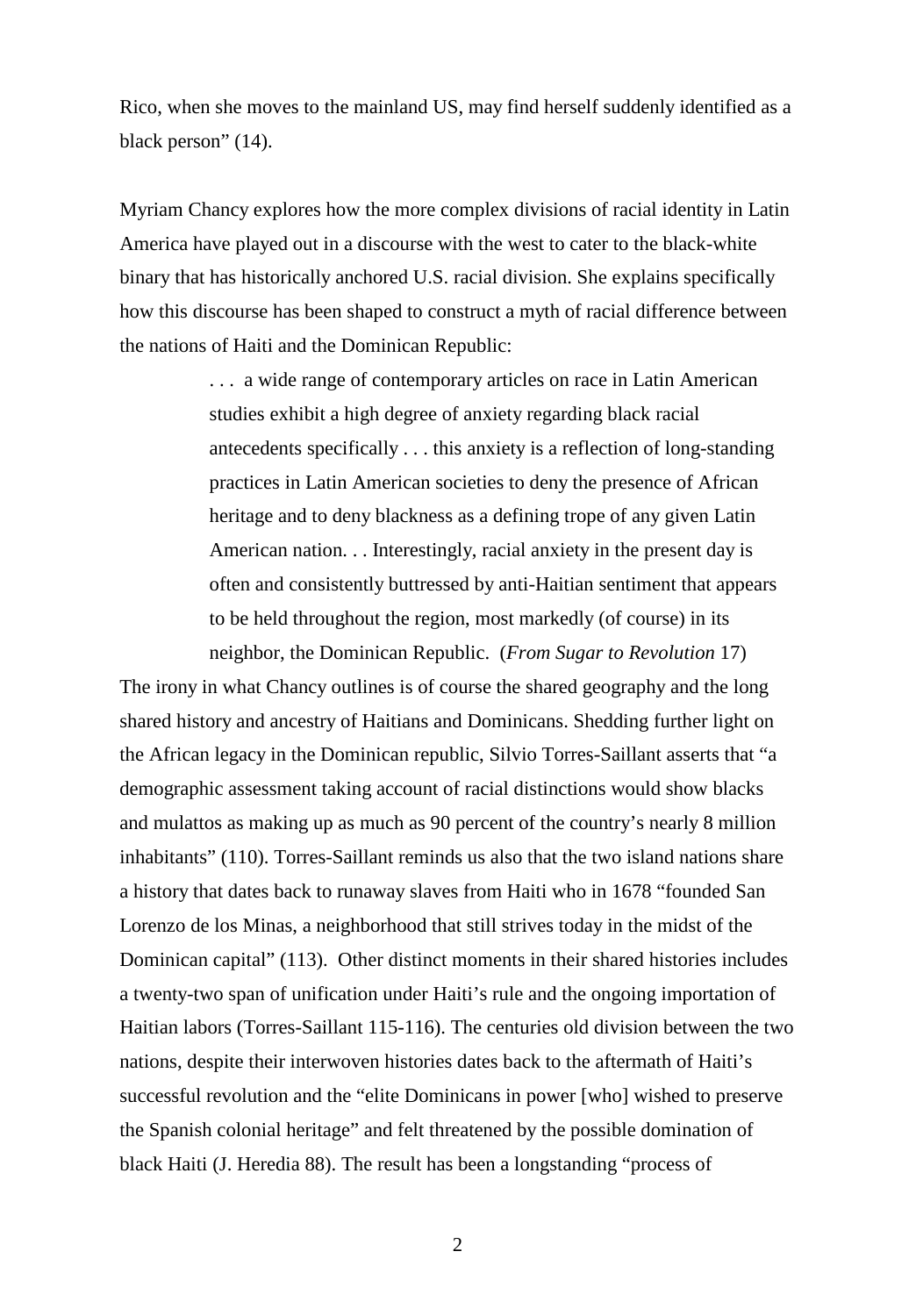antihaitianismo (anti-Haitianism) [in which] all Dominicans learned to deny any aspect of their black heritage, including mulattos and blacks" (88).

#### II. African Culture/Spirituality in the Atlantic World

As with the matter of racial identity, spiritual practices and sensibilities connected to Africa have been historically ridiculed and exoticized by westerners. Conversion to Anglo Christianity has been the presumed marker of the African's spiritual redemption and passageway to civilization. Throughout the Americas, the Middle Passage set the stage for transformations in African religiosity as blacks were, to varying degrees, driven underground with their traditional practices and/or to refashion their religions to survive under the umbrella of AngloChristianity. In general, western scholarship has maintained that new world Africans lost all meaningful connection to or preservation of their past and culture; however, increasingly scholars are challenging this assertion. Across disciplines, scholars of the African diaspora now acknowledge that throughout the Americas blacks fashioned societies rooted in an African ethos. This was no less the case for their religion in the new world. That new world blacks have in great numbers come to identify their religion as Christianity, does not mean they have abandoned the continental origins of their religiosity. As scholar Jim Perkinson explains, contemporary trends suggest that in fact blacks of the African diaspora increasingly look to Africa for spiritual guidance and grounding: "Despite the touted triumph of book religions (Christianity, Judaism, Islam, Buddhism, Hinduism, etc) over oral carryovers (traditional religious practices of various ilks) from a ruder age and in spite of the withering auspices of scientific advance, West Africa and Afro-diasporic religious practices are expanding and proliferating rather than receding" (575). Perkinson explains that outward genuflections or shows of reverence to Christianity on the part of blacks does not consequently confirm an absence or abandoning of African spiritual principles and practices. The surface impression does not necessarily represent the core or the foundation of African diaspora spirituality. Perkinson submits that on the contrary, "it is apparently possible for a human being to preach Jesus while dancing Xango," and further that perhaps "inside the body baptized in the Spirit we find spirits, that the Holy Ghost of the twentieth-century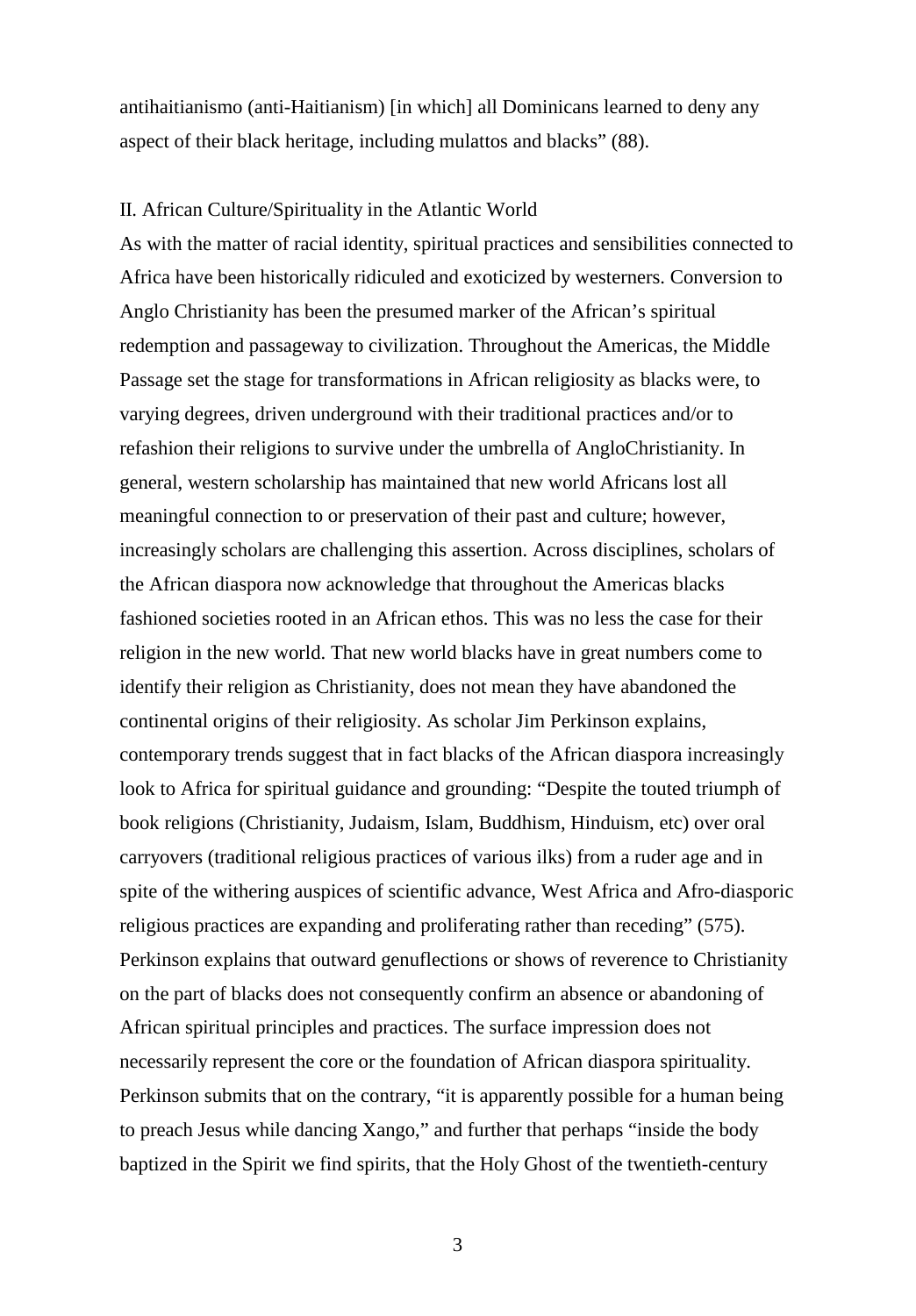#### III. Zombies and Blackness in Anglo and African Ethos

What western scholars have labeled with terms such as "magic," "magical realism," "black magic," and "superstition," speaks to the colonial ethos that continues to inform western intellectual and social discourse. Population groups whose survival and life skills involve beliefs and practices that reside beyond the material fabric of western religiosity are stamped with these labels, with the intimation that this is yet another sign of their still "developing" state. In general, then, western intellectual discourse continues to marginalize or diminish the religious depth and worthiness of African derived spirituality. More damaging perhaps is the inclination of westerners to exoticize, humorize and sensationalize African rooted spirituality. In the Americas this has played out repeatedly in popular stagings of conjure and voodoo/hoodoo. In the United States, turn-of-the-century texts on black folk culture of the south was warmly received by audiences in the north and south. Publications by Joel Chandler Harris and Thomas Nelson Page are among those still well known and discussed to date. These works generally portrayed simple-minded blacks, living in a world of superstitious and illogical beliefs, having no real religious foundation. In its more sensationalized form, this denigration of black spirituality was staged in frightening images of blacks dealing in "black magic," practices that involved collaboration with evil forces—in contrast to western Christianity's "all-good" divinity. With the U.S. occupation of Haiti in the early decades of the twentieth century (1912-1934), there resulted a heightened vilification of African spiritual practices. Representations of Haitians and their culture as savage and threatening predates twentieth century U.S. occupation: these stereotypes date back to nineteenth-century commentaries on the black-ruled country that aligned it with the tainted "'dark' continent [i.e. Africa]." Like Africa, Haiti was then "condemn[ed] to unfair and often unsubstantiated stereotypes and criticisms. These ranged from charges of Haitians' inferiority and inability to rule themselves to allegations of child sacrifice and cannibalism" (Rhodes 70). This sentiment was not limited to forces outside Haiti, however, for "dating back to the aftermath of the Haitian revolution, the new elites—particularly those descendants of white planters "cloaked their fear of the masses in a loathing for black spirituality" (Wilcken 198). U.S.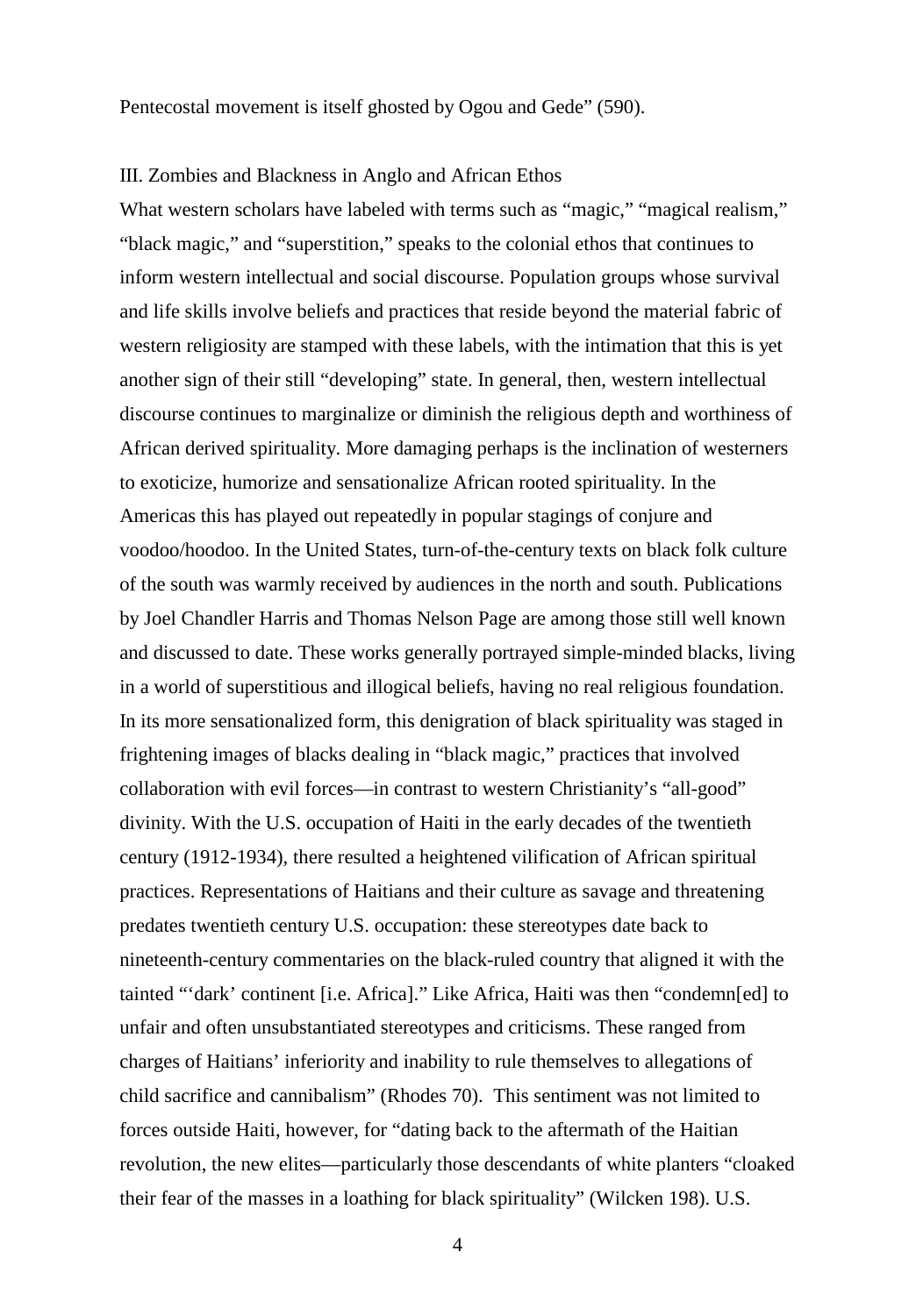influence would help to fuel this legacy of loathing. In U.S. discourse Haitian Voodoo became the symbol of an African and savage past out of which Haiti had to be led: during this early U.S. occupation "any marine or journalist with a flair for writing could produce a potboiler about 'voodoo,' with special attention to the zombie, the soulless body of Haitian legend" (199). The critique of voodoo then grew to be a commentary on the nation and the people, and this extended as well to a general critique of Africa—as the mother of black Haiti. The refrain from the west was that Voodoo was evil, and that western powers/whites had to exert their superior powers to subdue this evil.

In literature and film one of the most pervasive symbols of voodoo's evil was the zombie: "The plot of *The White Zombie* [1932 film directed by Victor Halpen] bears a message that has been repeated in the dozens of voodoo-zombie films succeeding it: Haiti needs North Americans to solve its problems caused by its own ignorance and superstition" (Wilcken 199). From the earliest, U.S. literary and cinematic accounts of Haitian voodoo and zombiism had an eerie resonance to the denigrating and sensat[i](#page-21-0)onalized tales propagated about blacks in the U.S.<sup>i</sup> An independent Haiti and a free population of U.S. blacks seemed to have inspired similar reactions. In both cases, whites responded by representing black freedom and independence as a threat to white civilization, and this was exemplified most dramatically in the presumed threat black men posed to white purity. As was the case for blacks at the turn-of-the century in the U.S., Haitians would be subjected to pernicious characterizations that rested in sexualized stereotypes—particularly the myth of black male hyper sexuality and desire for white women. Whereas native Haitian zombie tales were of the living dead whose horrific state may have been the result of their own evil or an external evil source, in U.S. tales the narrative carried a distinctly racist tone. In U.S. tales of Haitian zombiism a "master narrative" was established: standard in the tales was a white or near-white female victim, of wealth and high social standing cast against a sinister and lustful black sorcerer<sup>ii</sup><sup>1</sup> (Paravisini-Gebert 42). For Haitians, however, zombies are more often shunned than feared: their lifeless state represents a loss of the inner self—the soul—and a disconnect from the community and its spirit (Paravisini-Gebert 38). A people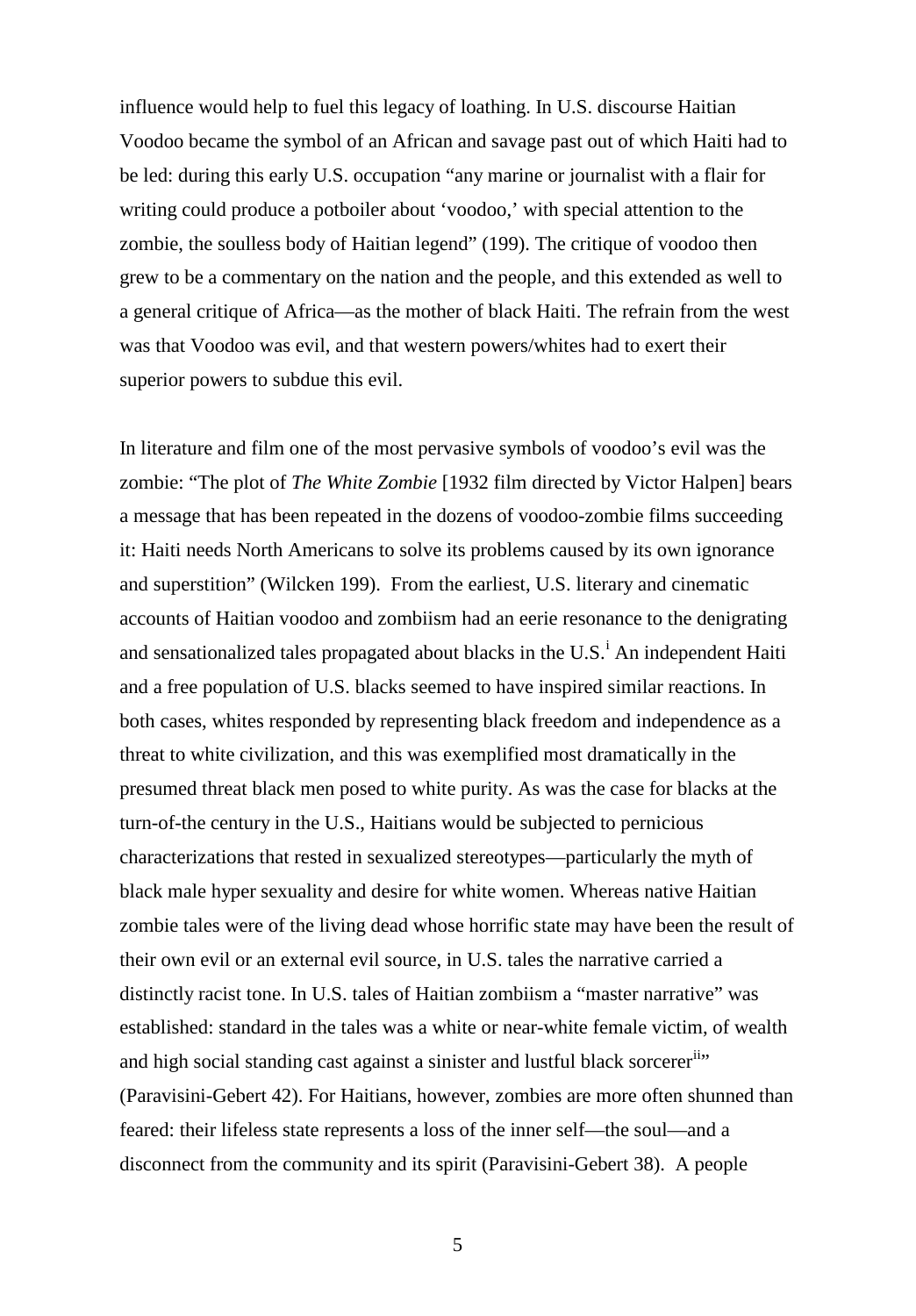rooted in the belief of community over individualism, Haitians thus find the alienation of the zombie a fate to be avoided.

While the zombie prototype that originated in western cinema and fiction continues as the blueprint for depictions of Haiti and Haitian/African spirituality, the Haitian trope of the zombie as soulless and disconnected provides a critical lens for reading texts by Haitian and diasporic black narratives. In zombie tales of black lore the lifelessness of the zombie creature corresponds to the malady that spring out of slavery: "The concept of the zombie best illustrates the West's disjunction of flesh and spirit, especially as the concept of the zombie grew out of the Haitian-evolved Petro rites as a metaphor for the slave, a person whose soul/psyche has been stolen," thus marking her as "the living dead" (Jennings 165). The trope is particularly useful in readings of black women's texts, which are often rooted in tensions between western and African worldviews. Again, across the Americas, zombiism has been propagated through interpretations both internal and external to black folk culture. Reading black authored works as informed by black originating tropes of zombiism, we find narratives of resistance that challenge Anglocentric assertions that maintain a western worldview as the path to black progress and humanization. This narrative subversion in diasporic black women's writings reveals again the shared cultural and ideological past of new world blacks—even in the case of Hispaniola, the two nation island where Haitians and Dominicans have been lead to proclaim distinct and separate identities, despite their shared island location and overlapping histories. This paradox of separate but same is revealed most poignantly through the critical juxtaposition of fictional works by Haitian writer Edwidge Danticat and Dominican writer, Angie Cruz. In particular, applying the zombie trope as the critical lens to read Danticat's *Breath Eyes Memory* and Cruz's *Soledad*, the case is clearly made for the shared African roots of Haiti and the Dominican Republic.

## IV. Africanity/Blackness and the Zombie Protagonist in *Soledad* and *Breath Eyes Memory*

The walking dead are often the product of trauma or violence, and this is portrayed in both Danticat's and Cruz's novels. In the case of Danticat's *Breath Eyes Memory*, Martine gives birth to a daughter after she has been raped as a young girl. The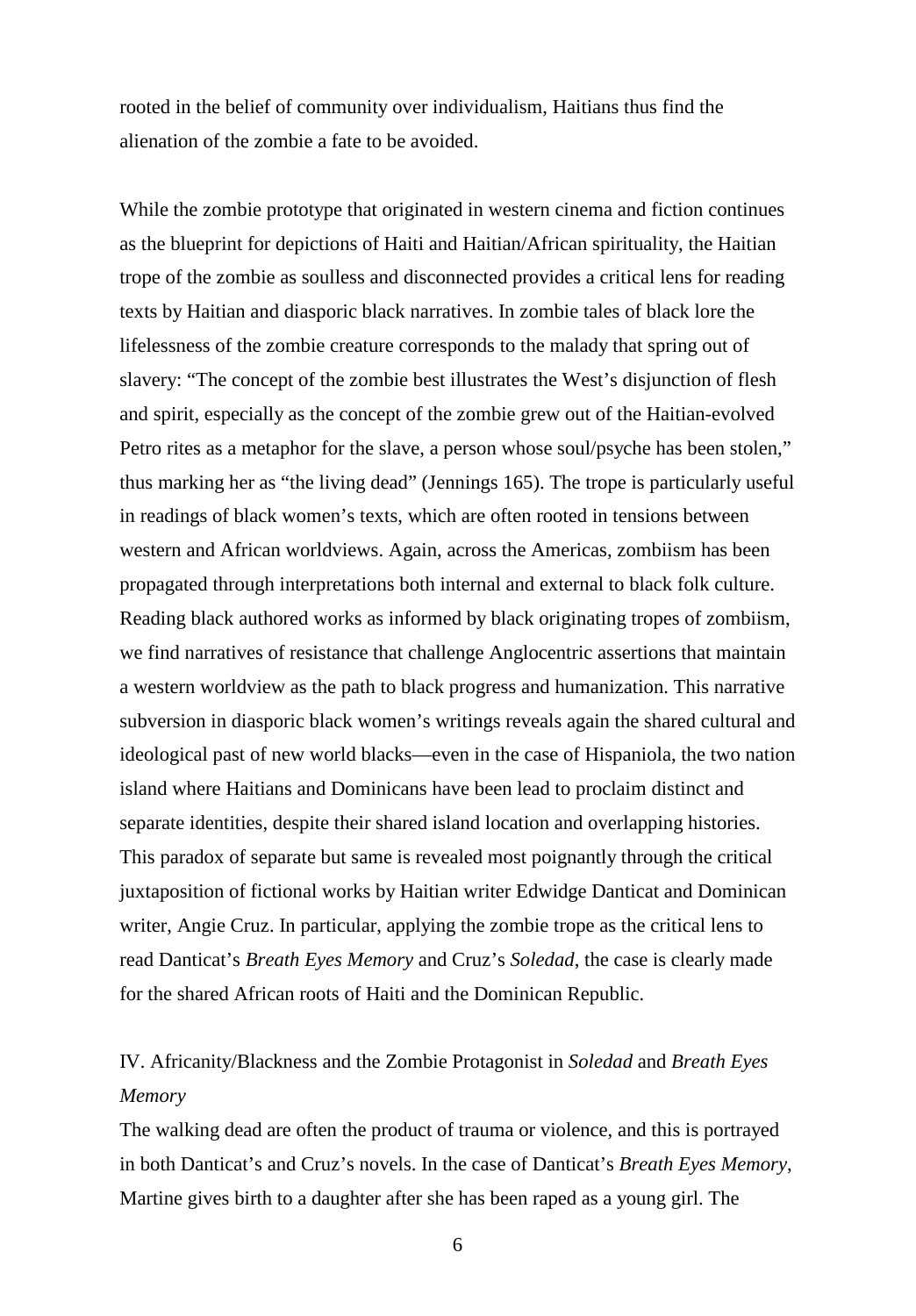violence and the shame of the trauma leaves her permanently scarred, and thousands of miles of distance from the site of the injury cannot free her from the imprisonment of her soul. Similarly, Cruz's heroine, Olivia, becomes pregnant under shameful circumstances. Although she is not raped, she succumbs to the world of prostitution after leaving her home in search of economic opportunity in the Dominican city of Puerta Plata. Unable to find legitimate work, she is coerced into prostitution. Pregnant, but uncertain of the father's identity, she persuades Manolo, who unknown to Olivia, has bought her time on the promise that she was a virgin, that he is the father. After the birth of the mixed race child that is clearly not his, the marriage becomes a violent affair. Eventually Olivia retreats into a psychological state that echoes images of the walking dead zombies of voodoo myths. She is alive, but she is not awake: she has lost her essence—that is, her soul.

In chapter two of her full length study on Caribbean women's writings, Brinda Mehta's focus is Danticat's novel, *The Dew Breaker*; nonetheless, her assertion of Danticat's use of the body in her fiction offers a useful point of entry into reading both Danticat's *Breath Eyes Memory* and Cruz's *Soledad*. According to Mehta,

> . . . the body represents a certain textual historicity in its capacity to reveal multiple oppressions, violations, and triumphs within the parameters of Haitian history. Danticat pays particular attention to the body of the survivor as a physical marker of racial, sexual, and economic difference as it negotiates subalternity within oppressive power structures. . . . the body is directly involved in a political field." (70)

Martine and Olivia cannot escape the past. Their inability to free themselves from the scars of violence and trauma echo a similar inability of blacks to free themselves of historical traumas and violent encounters. Just as many ex-slaves and their victimized descendants of violent regimes were unable to reclaim their life force/essence post trauma, Martine and Olivia are trapped, and their living bodies magnify their lifeless souls. Martine is not able to emerge out of her zombie state, but for her daughter, Sophie, the struggle against a similar fate depends on "the folktales the older generations tell to the younger ones" (Chancy *Framing Silence* 121). Housed in these tales is the wisdom and the road to healing, but "the language of the ancestors, which grows increasingly difficult to access" is not always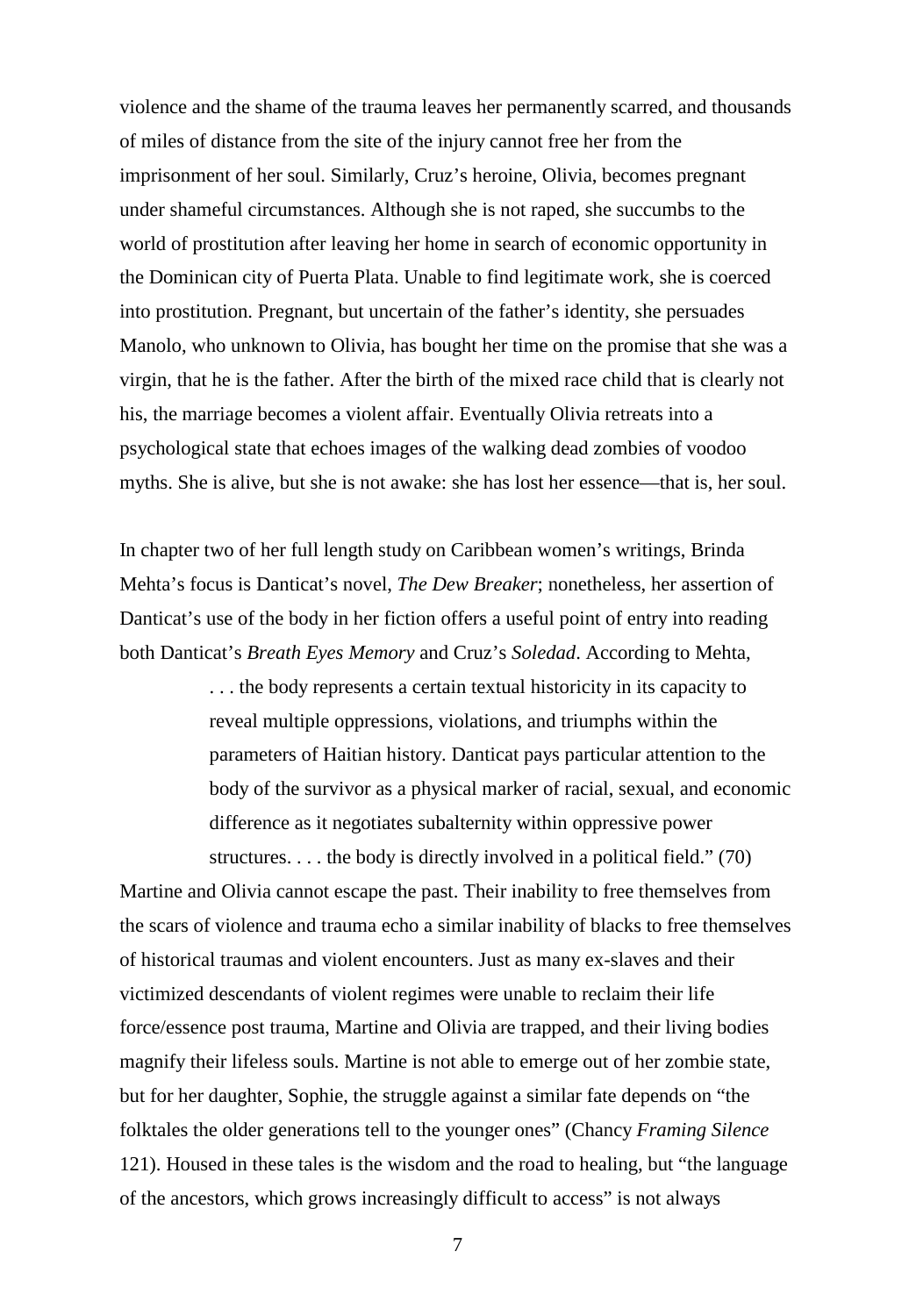discernible to the younger—and especially physically distanced—generations (121). Just as Martine's daughter must leave New York and return to her Caribbean homeland, so must Cruz's heroine, Soledad.

#### IVa. Protagonists as Zombies in *Breath Eyes Memory*

In Edwidge Danticat's *Breath, Eyes, Memory*, we find a mother-daughter relationship rooted in trauma that manifests itself in the victim's zombie-like state. At the heart of the text is the rape Martine suffers when she is only sixteen, a rape that is coupled by the likelihood that the rapist was a Macoute and that his threat to kill her should she dare to look up confirmed that the crime would go unpunished (139). The horror of the rape leaves Martine "in a perpetual state of aphasia while her body takes over" (Roselle 123). The trauma that defines Martine's victimization does not originate singularly in male orchestrated violence, however. The practice called testing, a name that veils the act of rape by the hand of the mother is a form of sexual violence that precedes that of Martine's rapist. Whether by the hand of the mother or the Tonton Macoutes who regularly seize and rape young girls like Martine, the rape act is seated in male hegemonic social order that places the value and fortunes of women in male sexual desire. The loss of virginity out of marriage, especially for impoverished women, means no chance for marriage and an even more diminished chance of economic survival—a state that effectively leaves women alive but without real life: in effect, zombies. Mothers "test" their young daughters to make certain that they have maintained the central value that they hold—their virginity. As she initiates this ritual with Sophie, Martine explains its origins: "'When I was a girl, my mother used to test us to see if we were virgins. . . The way my mother was raised, a mother is supposed to do that to her daughter until the daughter is married. It is her responsibility to keep her pure" (60-61). In this paradoxical attempt to protect the daughter from disgrace and ill fortunes, the testing mother physically invades the daughter's body and reaffirms male authority over women's bodies. In a discussion with Sophie Martine highlights the eerie similarity of these two acts: "'I did it . . . because my mother had done it to me. . . . I realize standing here that the two greatest pains of my life are very much related. The one good thing about my being raped was that it made the testing stop. The testing and the rape. I live both every day" (170).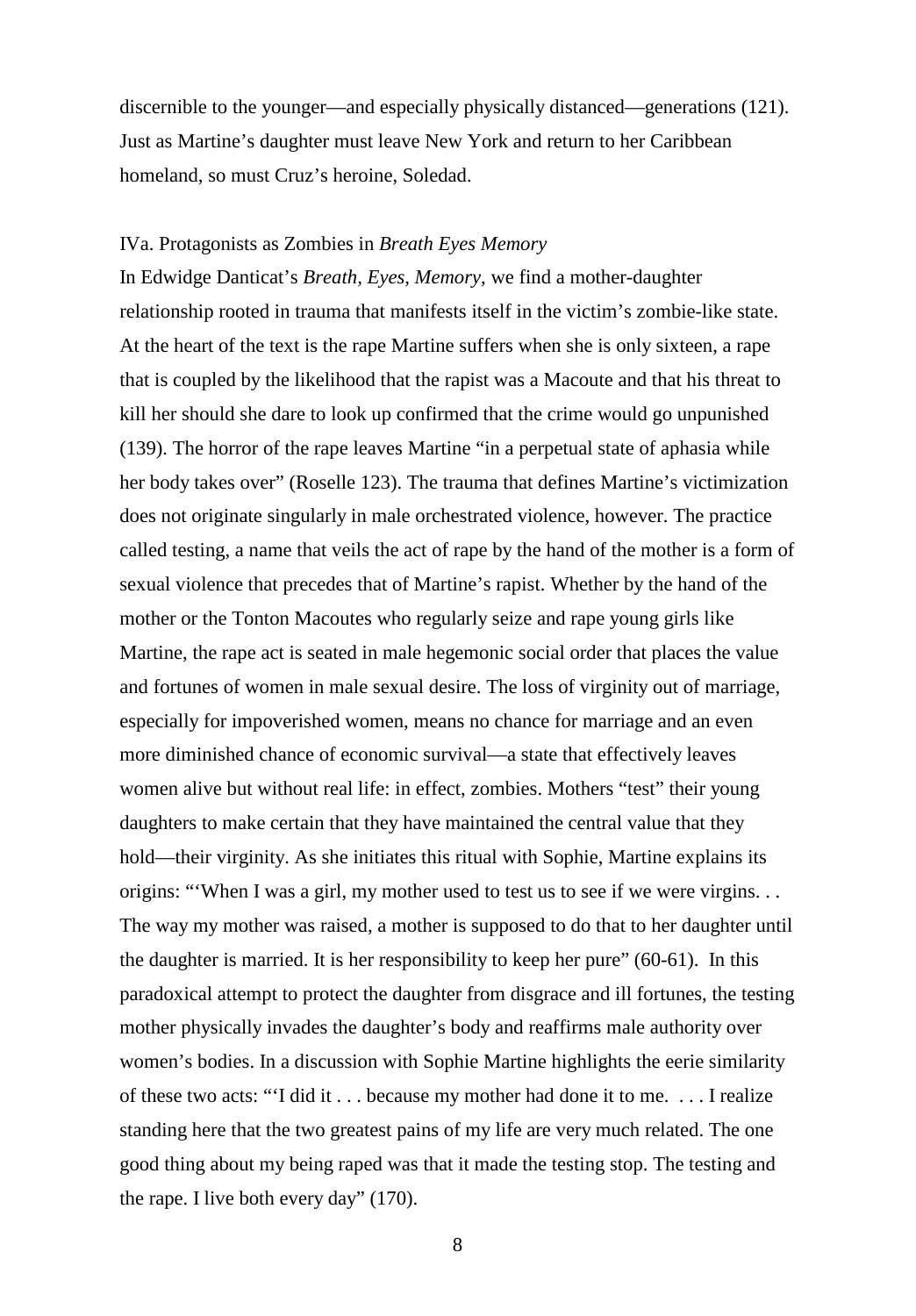Through the Caco women of Danticat's novel, we see three generations of mothers and daughters whose bonds are complicated by the mother's horrific invasion of the daughter's body. The paradox is more complicated for Martine and Sophie: as a young girl, Martine is tested by her mother, but this safeguard does not protect her from the unidentified rapist, whose violent act has left Martine to the fate her mother's testing was designed to prevent. The product of that rape, Sophie, becomes the recurring image and reenactment of the event; thus, Martine is never able to free herself from the memory. Even in his absence then, the rapist, like the zombie sorcerer, wields power over Martine. With this single, violent act the rapist establishes ongoing control of Martine, who in the aftermath of the rape, lives in the shadows of society, socially and spiritually disconnected from the world around her. Recognizing that she is only a step ahead of insanity, Martine goes through the mechanics of living—working, paying bills, engaging in the commercialism that confirms one's place in what is deemed normal society. By night, however, Martine is revisited by the rapist—the sorcerer, whose presence she cannot escape.

While the rapist is the direct agent of Martine's trauma, the novel interlaces the political, revealing the connection between the personal fortunes of these women and the larger politics of their nation. On the exterior, the politics play out through the machinations of black led government regimes that rule the people through their terrorist tactics. It is the Duvalier reign of terror that serves as the backdrop of the narrative. We see this, for example, when Sophie departs for the U.S. to live with her mother. Though Sophie longs to remain in Haiti, Tante Atie reminds her that the violent scene they witness between the police and students exemplifies the life she is escaping by going to America (34). This is further impressed upon Sophie by the sight of the young boy in tears boarding the plane, having to flee Haiti after his corrupt father has been executed (37 -38). When Sophie returns years later to Haiti, the vestiges of the Duvalier's reign are still present: as Louise reports the death of the old man Dessalines, she explains despairingly that he was killed by the Macoutes. Remembering the violence against Martine years earlier Sophie's grandmother reminds Louise why she is not moved by Louise's fear that they could be the next victims: "'We already had our turn" (138). Violence and the threat of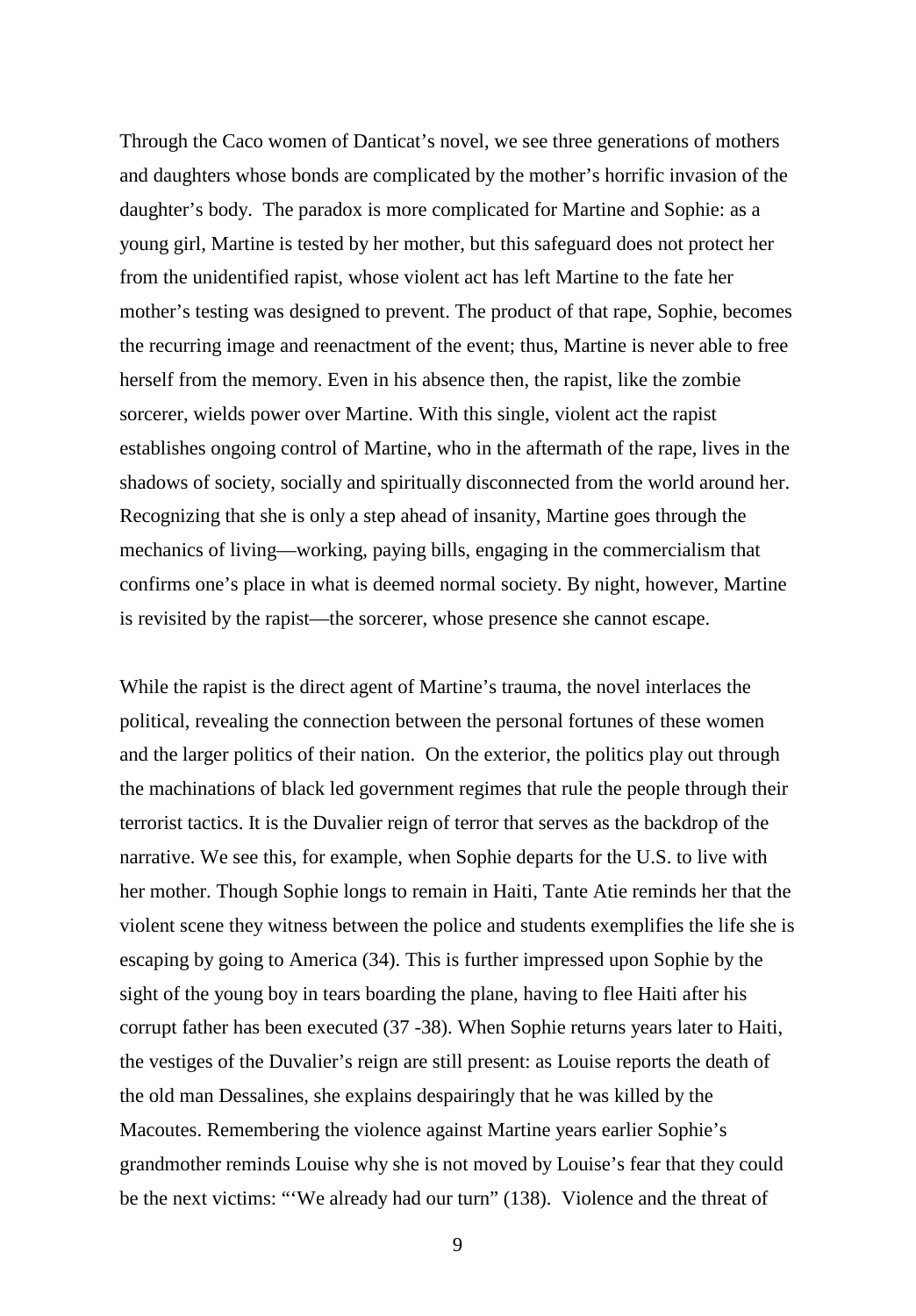violence are part of the landscape, and the political regime fuels and empowers this ongoing terror against the population.

The power of the Macoute who rapes Martine results not just from the immediate regime in power, but from a long political history that is tied to U.S. occupation of Haiti and its ongoing relations with the nation. The rapist is then the sorcerer that we see—at least partially, but the U.S. is the sorcerer that while invisible, has a heavy influence in the lives of Haitians as well. Thousands of miles from home, Martine does not escape the rapist/sorcerer nor does she escape the sorcery of U.S. influence. The terror of the political regimes does not rest simply in the hands of those in power in Haiti. Haiti's culture and politics are very much shaped by western influences. In the New York Haitian restaurant where Martine and Marc take Sophie upon her arrival, the Haitian immigrants discuss their homeland and the U.S. influence is evident: one man proclaims, "'Never the Americans in Haiti again . . . They treated our people like animals . . . and they made us work like slaves'" (54). The Americans may be useful for helping to build roads and infrastructure as one man asserts; however, these immigrants denigrating remarks about boat people and those Haitians that remain in the country suggest a deep self hatred informed by American propaganda on Haiti and its inhabitants (54). Martine's own body alteration is a reminder of the deep seated, denigrating influence of western racism upon Haiti. In America, Martine bleaches her skin, making her more acceptable to the lighter skinned Marc and diminishing the contrast of her dark skin in the lighter world of New York. She explains to Sophie that she must quickly learn English to avoid the insults that are strewn at Haitians if their accent is detected: "Many of the American kids even accused Haitians of having AIDS because they heard on television that only the 'Four Hs' got AIDS—Heroin addicts, Hemophiliacs, Homosexuals, and Haitians" (51). Haiti resides in the American imagination then as the equivalent of those most despised and outcast.

Martine departs Haiti after the rape, hoping to emerge from the brink of insanity and desolation. The move to New York offers her financial opportunity but not a pathway to spiritual renewal. She goes through the mechanics of daily living working, consuming, eating, etc. However, upon her reunion with Martine Sophie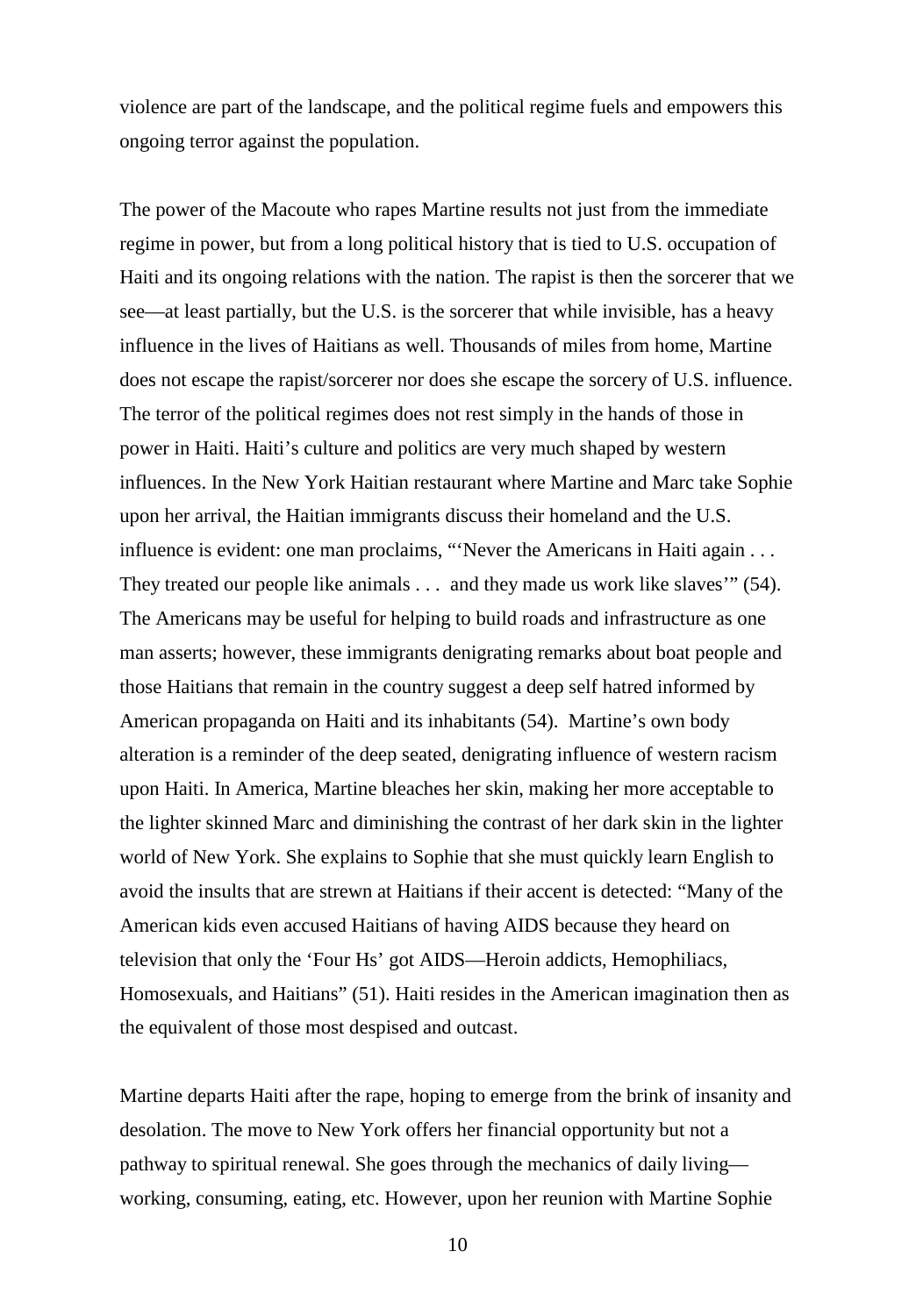observes immediately a physical affect that can be likened to the living dead. Sophie notices that in person her mother does not look like the picture that stood on Atie's night table in their home in Haiti. The real life image lacked vivacity: in the flesh "her face was long and hollow. Her hair had a blunt cut and she had long spindly legs. She had dark circles under her eyes and, as she smiled, lines of wrinkles tightened her expression" (42). Sophie associates her mother's harried expression to that of Haitian cane field workers, but the similarity to the zombie figure stands out. Although Martine's portrait on Atie's nightstand projected a more vivacious image, the affect of the zombie was suggested even in this image. Although Sophie recalls her mother bearing a smile in the portrait, her mother's image was threatening rather than comforting: "She witnessed everything . . . She saw us when we got up, when we went to sleep, when we laughed, when we got upset at each other. Her expression never changed. Her grin never went away" (8). She feared that her mother would "try to squeeze [her] into the small frame" with her (8). Sophie's fear is reminiscent of the Haitian fear of zombies originating not out of a physical fear of the zombie, but rather that those in contact with the zombie might be zombified themselves (Paravisini-Gebert 38). Sophie's description of the portrait paints Martine as "incapable of words, incapable of evolving, but capable of instilling in the onlooker, the fear of being contaminated by her traumatic consciousness. The child might be, if the mother catches her, turned into a picture too" (Rosello 125). While Mirielle Rosello equates Martine's state to that of vampire, the prevailing stasis that Sophie associates with Martine's image is arguably reflective of zombification.

During her return to Haiti after many years away, Martine answers her mother's inquiry about her noticeably lighter skin not by confessing that she uses lightening crèmes, but rather telling her that " It is very cold in America . . . The cold turns us into ghosts" (160). Clearly, it is not just America that causes Martine's ghostliness. This is revealed in her confessions to the then teen-aged Sophie regarding her fear of returning to Haiti: "'There are ghosts there that I can't face'" she tells her. Years later, after they return from Dame Marie and begin to reconcile, Martine explains again that home brings her too close to the realm of the dead: "'Whenever I'm there, I feel like I sleep with ghosts'" (189). In Haiti and in New York, Martine is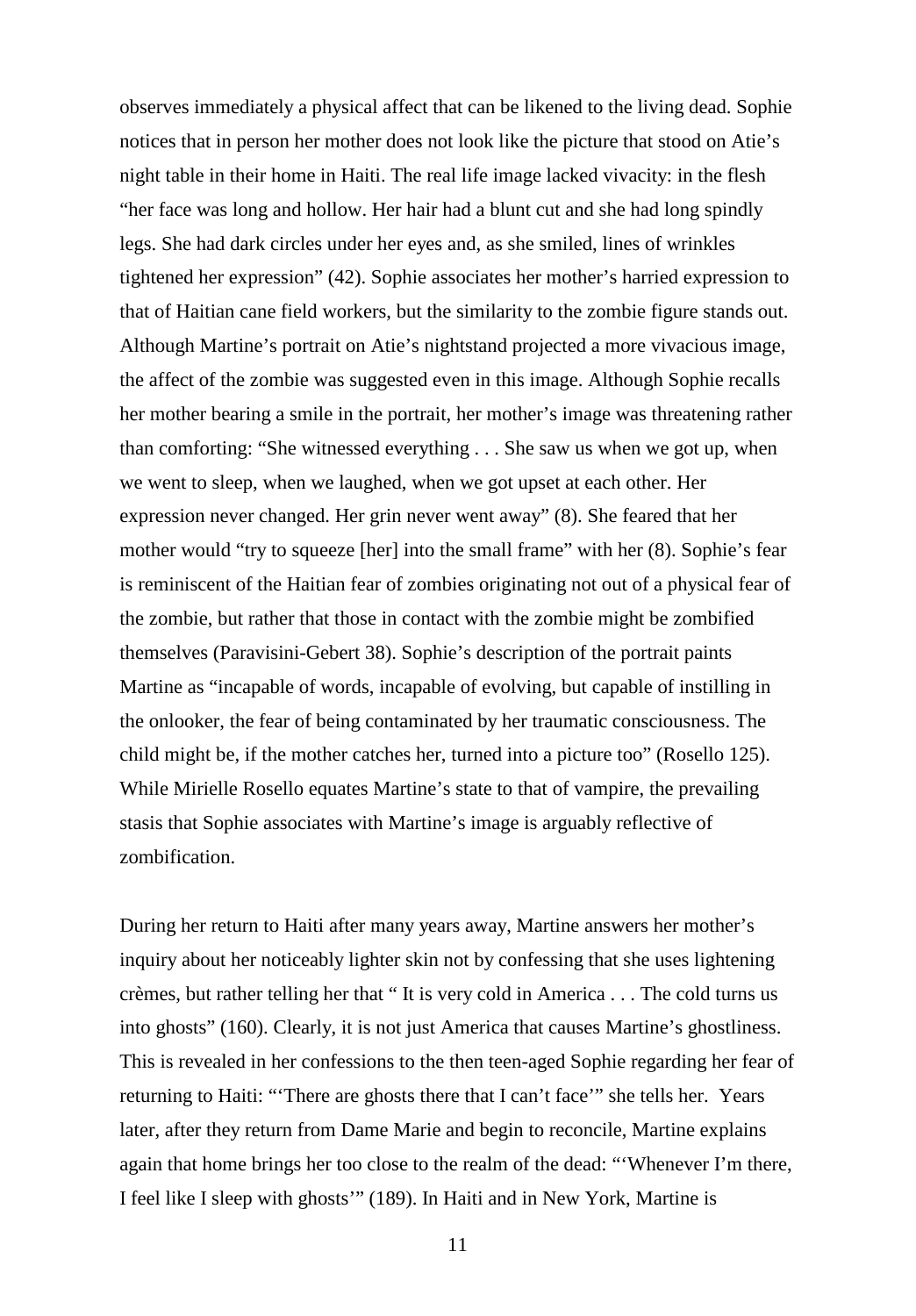threatened by ghosts and the fear of being drawn into their realm—the realm of the dead. Her sleeplessness is the result of her attempt to resist the sleep that might render her powerless to their lure.

As a young girl, Sophie saved her mother often from her nightmares: Martine reminds Sophie of this as they begin to restore their relationship in Haiti: "'I want to be your friend, your very very good friend, because you saved my life many times when you woke me up from those nightmares" (170). What Sophie knows instinctively is that she must seek a remedy for her mother because her mother's pain is in fact hers:

> After Joseph and I got married, all through the first year I had suicidal thoughts. Some nights I woke up in a cold sweat wondering if my mother's anxiety was somehow hereditary . . . Her nightmares had become my own, so much so that I would wake up some mornings wondering if we both hadn't spent the night dreaming about the same thing: a man with no face, pounding a life into a helpless young girl. (193)

Sophie too is victim: she suffers the scars of her mother's rape, and she suffers the scars of her mother's testing. In contrast to Martine, however, Sophie knows that the cure is to be found not in the flight from but rather in the return to home—both spiritually and physically. Martine accepts western medical treatment for her cancer, but she has no faith in their power to treat the ghosts that haunt her. And since as she tells Sophie, "'you can't report a ghost to the police,'" she remains terror stricken and helpless (199). In contrast, Sophie has sought counseling, but not through conventional western practices: her therapist is "a black woman who was an initiated Santeria priestess,' who held their sessions not in a sterile office building but "in the woods by the river" (206). It is the therapist who clarifies for Sophie that her mother's cure and her own would be found in their return to Haiti to face the rapist ghost (211). She explained that this confrontation would free them of the rapist's hold.

Martine dies in her New York home from self-inflicted wounds; thus, confrontation and resolution at the cite of the trauma cannot happen for her. Sophie returns her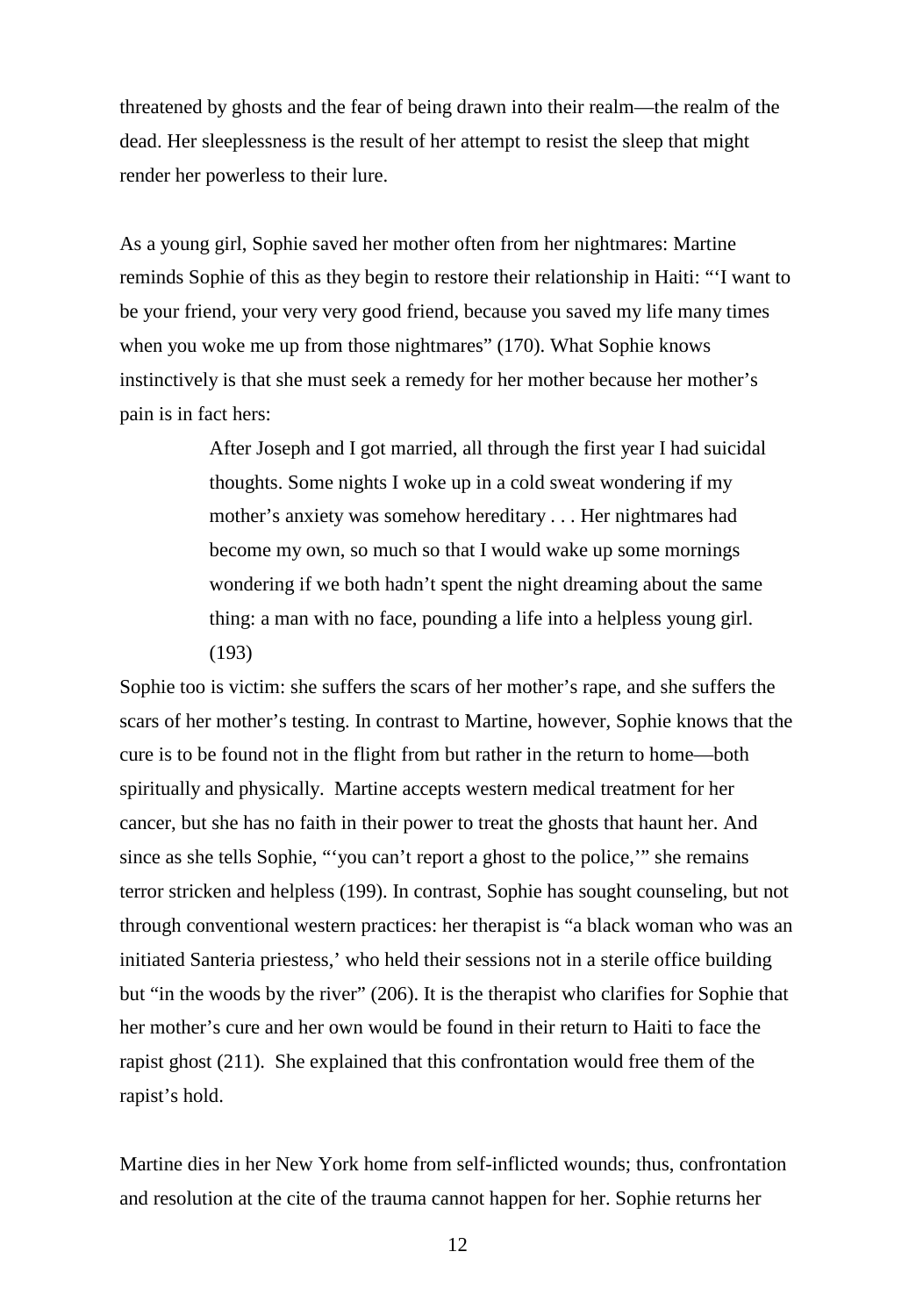mother's body to their Haitian homeland for burial, however, and with this return Sophie frees her mother's spirit and confronts the evil in the cane field that her mother could not. Before she departs New York with her mother's body, Sophie knows that this will be Martine's journey to freedom. She dresses Martine in her favorite color, red, a color that in western culture signals promiscuity and immorality in a woman: "it was too loud a color for a burial" (227). But for Martine and a legacy of Haitian women, red signaled Erzulie, the goddess of love: the equal to the Christian Virgin Mother (113, 227). When Marc suggests that Martine may have some trouble entering heaven in red, Sophie explains that Martine will be going to her ancestral home—to Guinea, or wherever else she might choose. With this journey, her mother will finally be free (228). Following the advice of her Santeria therapist, Sophie returns to the site of her mother's trauma. She rushes from the burial site where her mother's body is being covered in the grave, to the cane field. "Attacking the cane" Sophie suggests what would have been the actions of the young Martine in the cane field had she been able to defend herself (233). Sophie confronts and defeats the rapist and his hold. She recalls this moment of triumph, "I took off my shoes and began to beat a cane stalk. I pounded it until it began to lean over. I pushed over the cane stalk. It snapped back, striking my shoulder. I pulled at it, yanking it from the ground" (233). Sophie's triumph is then confirmed with the call-and-response like exchange that ends this scene:

From where she was standing, my grandmother shouted like the women from the market plave, "*Ou libéré*?" Are you free?

Tante Atie echoed her cry, her voice quivering with her sobs. "*Ou libéré*!" (233)

IV.b. Africanity/Blackness and the Zombie Protagonist in *Soledad*

Angie Cruz's *Soledad* has been publicly celebrated for its powerful representation of the complex cultural world of Dominican immigrants in the United States, specifically, New York City. While *Soledad* speaks to a specific immigrant identity and experience, the novel also represents Cruz's exploration into "the African element of her Dominican heritage (J. Heredia 85). The novel sheds light on the pervasive resonance of a spiritual ethos found throughout non-Anglo population groups of the Ameri-Atlantic world and pointing to Africana origins. Cruz's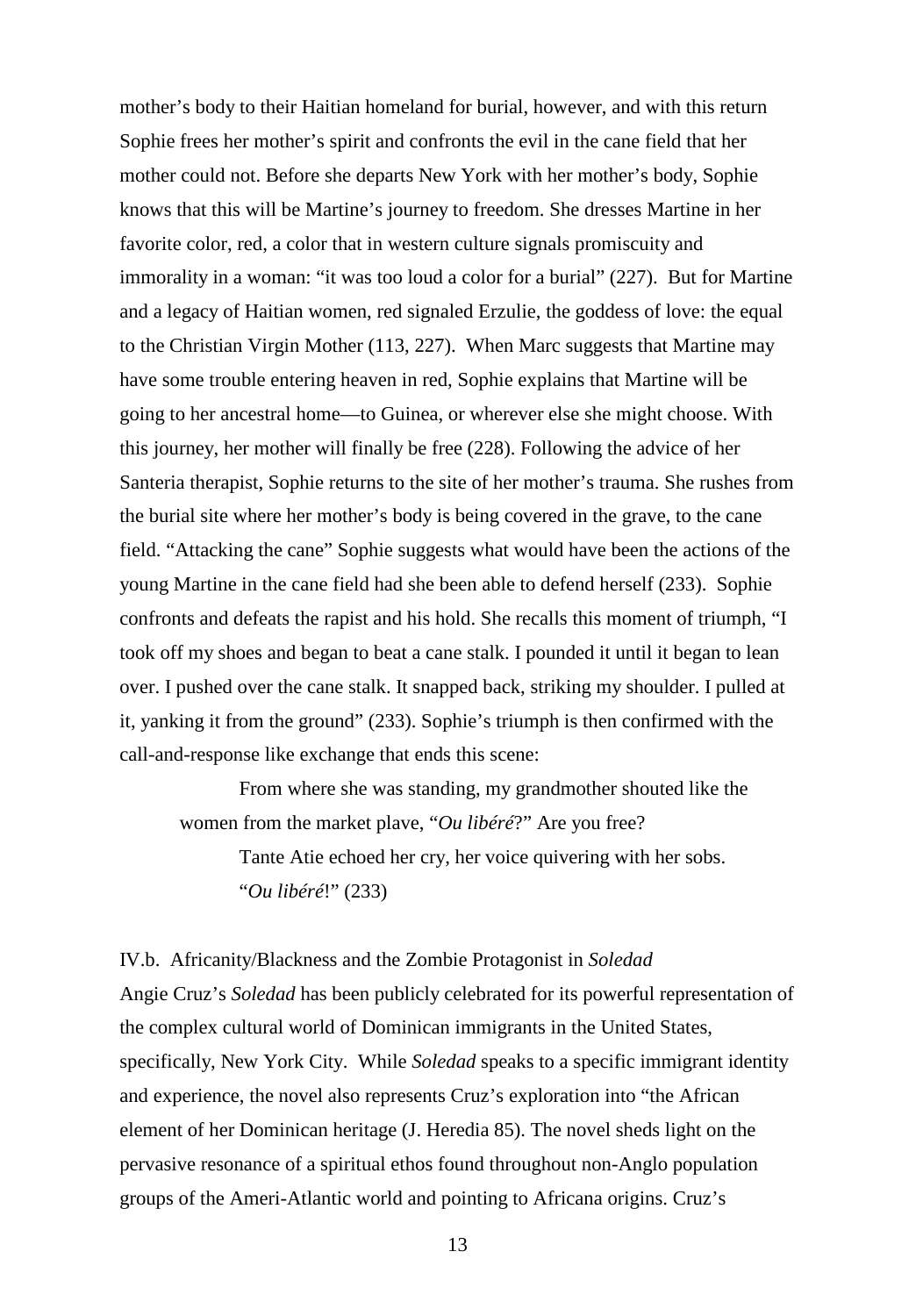*Soledad*, not unlike works by black women writers of the U.S. such as Toni Morrison (*Beloved*), Gloria Naylor (*Mama Day*), and Paule Marshall (*Praisesong for the Widow*), tells the story of a woman and a community's search for healing and belonging and her eventual arrival through pathways that point away from the structures and strictures of Anglo Christian and western, "rational" sensibilities. It is a journey that requires remembrances that are passageways to revisiting and restoring the past to make the present livable. This revisit and restoration is only possible through the "magic" and "myths" found outside Anglo culture. The Dominican family in Cruz's *Soledad* finds its way in the alienating Anglodetermined world of NYC only by reinstating the spiritual ethos of their homeland. The adroitness with which Cruz weaves the subversive nature of her text is most glaringly evident in her unconventional play on the passing trope. Whereas writers have historically employed this trope to signal the silencing of black identity, Cruz's fictional family is haunted by the mother's attempt to conceal her child's white parent. It is a stark play with irony, given the Dominican Republic's legacy of leadership that has been committed to whitening the country's narrative of identity. This denial has been so emphatic that the brownness evident in the larger population of Dominicans would still not deter the dismissal of the nation's link to Africanity. In Cruz's *Soledad*, however, whiteness is the genetic link that is denied: while Olivia wants Manolo to accept Soledad as his daughter, he knows from the earliest that she is not: "Since the day she was born, he watched her, waited to find a trace of himself in her and the paler she became, her nose, the shape of her eyes, her fine straight hair, neither Olivia's or his," he became more certain that he was not the biological father (Cruz 140).

Manolo's dark skin stands as constant reminder to Olivia that her façade cannot stand, and while she contributes his dark skin to "too many years in the sun" (19), the doubt concerning his paternity persists. The violence and distrust that comes to define Manolo and Olivia's marriage, results in Manolo's death at Olivia's hand, and Olivia's retreat into the world of the living dead. Again, while the zombie figure is popularized in the west through tales of walking dead who have been brought to this hideous state through the evil of folk magic and sorcery, Cruz's heroine falls into this state through trauma. Olivia's zombiism is induced not by an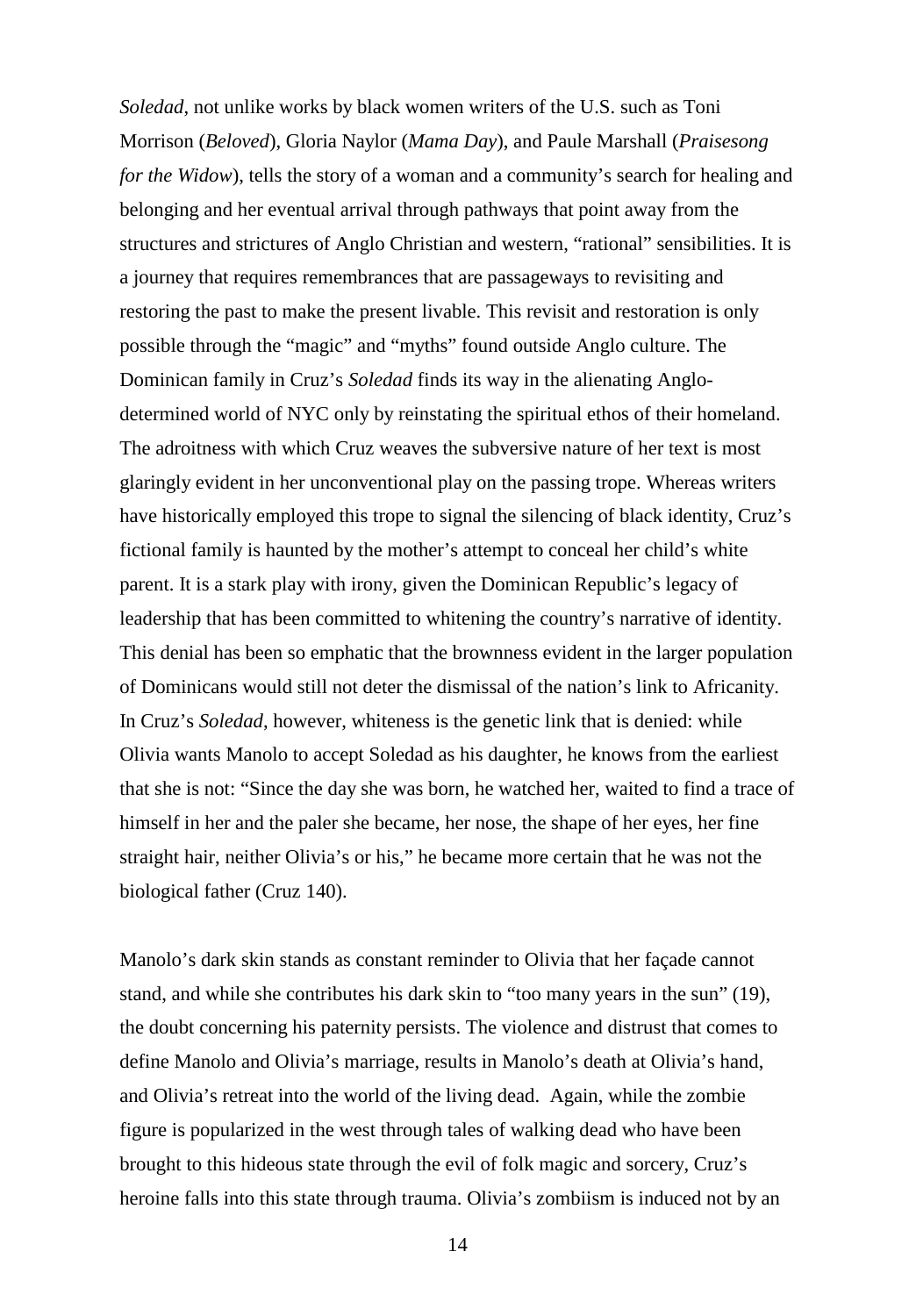evil, black sorcerer, but rather results from a crisis white/western in origin. As a young girl of fifteen, Olivia leaves home to avoid a forced marriage: she knows that given the economic and political hardships, "her parents were looking for ways to move to the States," and that marrying Olivia off to Pelao, who had moved to New York, could prove the family's ticket out of the Dominican Republic (47). While she escapes the threat of being delivered to the sexual hunger of Pelao, she finds a worse fate in Puerto Plata. In Puerto Plata, Olivia is forced to give her body for the purchased pleasure of male customers who find their way to her via an unlikely sorcerer—unlikely that is, through the conventions of the western zombie trope. The innocent, sexually pure maiden is not the helpless, white maiden of western zombie lore, but rather the young, innocent, black Olivia. Like so many other young, poor black girls in Puerta Plata, Olivia's victimization does not rest in the machinations of the evil black sorcerer of white authored zombie myths. On the contrary, Olivia is tricked by the sorcery/deception of whiteness and western capitalism embodies in the "Swedish man, balding head, rosy cheeks, who . . . said he managed models around the world [and] . . . promised Olivia she would make enough money so she could buy a house" (47).

The staging of Olivia's trauma has been set: her marriage to Manolo with the lie that he is the father, begins their tumultuous relationship and years of violence that she would suffer at Manolo's hand. While Manolo's death at Olivia's hand is arguably the climatic trauma precipitating the onset of her zombie like state, Soledad's departure pushes Olivia into the extreme coma/zombie state where we find her at the novel's onset. No one is more aware of this than Soledad, who had witnessed the years of Manolo's violence and abuse and also his death: "On many nights when I still lived with my mother, she screamed for help, woke me up asking me for forgiveness. She was always apologizing between screams. And no matter how far I tried to push back the screeching sound of her voice, I hear it, and hate myself for letting her carry the burden of my father's death" (14). Soledad's grandmother also sees her departure as the event that triggered Olivia's transformation; she explains to Soledad that the loneliness at her departure "pushed her [Olivia] to live in her dreams (12). When Soledad returns she finds that her mother "looks like a walking dead person" (30).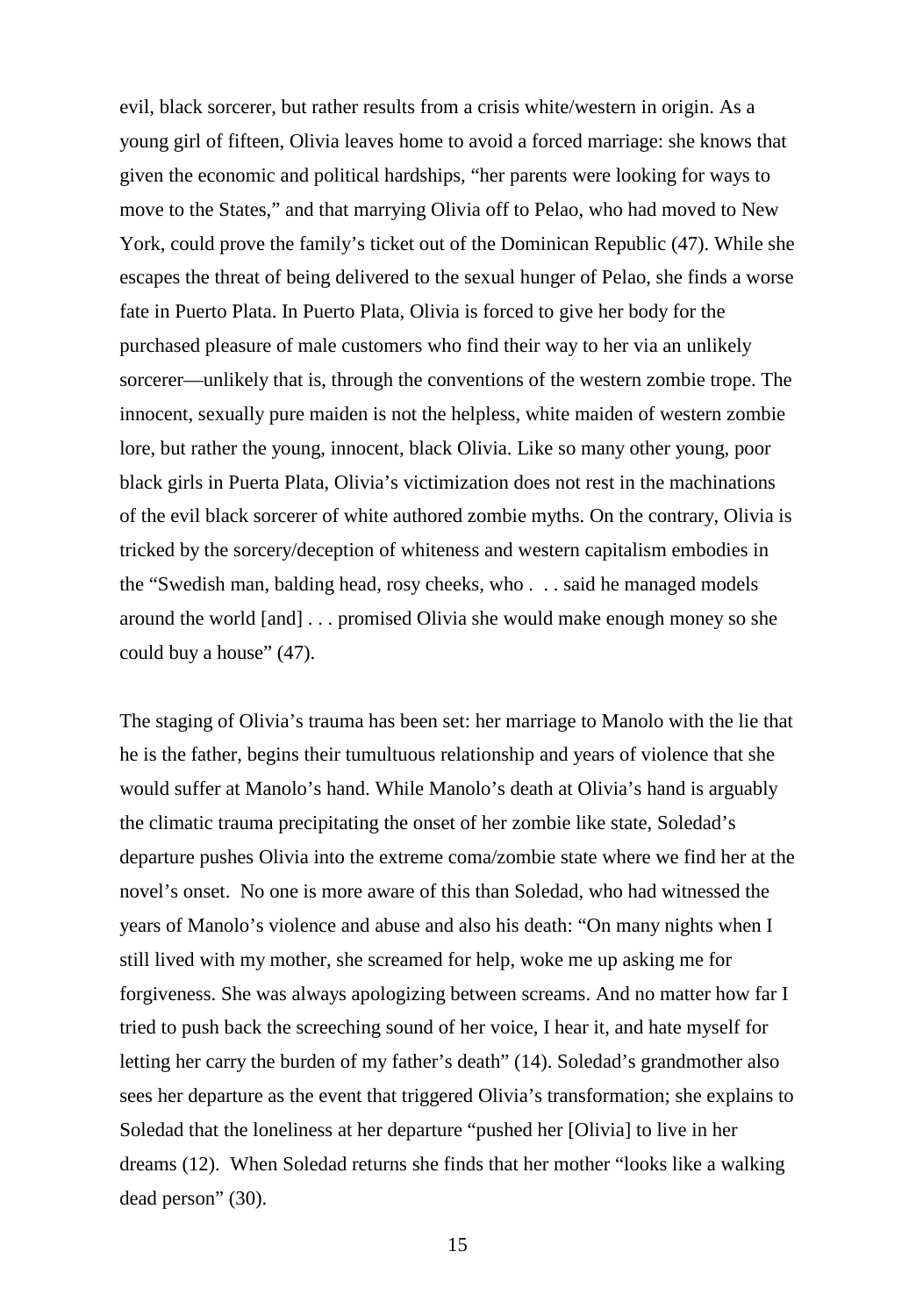The quest to deliver Olivia out of her living-dead state clearly drives the plot, but she is not the only family member in this kind of limbo. Her father who has suffered a stroke, also wavers between the world of the living and the dead. Through death, however, he finally escapes the zombie entrapment that resulted from western medicine. When Soledad calls 911 to attend the lifeless body of Don Fernando, Abuela reminds her that her grandfather slipped into his lifeless existence because they had invited "the devils" in to treat him and their after they "put those machines inside of him . . . to help him breathe and make his heart beat . . . He had no reason to work at living no more" (182). Don Fernando's lifeless state after his stroke portends the failure of western alternatives to facilitate healing for Soledad and Olivia.

Arguably, Soledad functions in a living-dead state that results from her mother's experience: Manolo's violence and rejection leave Soledad traumatized as well. Soledad's zombiism plays out in the form of self-denial and flight: ashamed of her Washington Heights upbringing, she manufactures a biography that locates her roots to the "Upper Upper Upper West Side" (2). She desires Europe and whiteness, hoping to escape her Dominican heritage. The art gallery symbolizes this attempted escape into whiteness: "At times the art gallery looks like a psychiatric ward. Everything is white, the walls, the ceilings" (56). Though she works in the gallery, she still remains outsider, hoping for the day when the elites will invite her to one of their exclusive gatherings (64). Before she is called back home to her mother's side in their Washington Heights apartment, she imagines herself "following James Baldwin's footsteps," escaping far away, to Europe, to Paris even, (3). Soledad has fled from the site of trauma, living a sterile and spiritless existence, and though she returns for the sake of her mother's recovery, the journey will lead to her recovery as well.

Manolo's death propels both Olivia and Soledad into spiritual recess, and both attempt escapes that are futile. Soledad retreats into a world of indifference in which she removes her father's death from her memory (134). Olivia seeks an immediate return to the Dominican Republic to "relive her niñez," but her effort is thwarted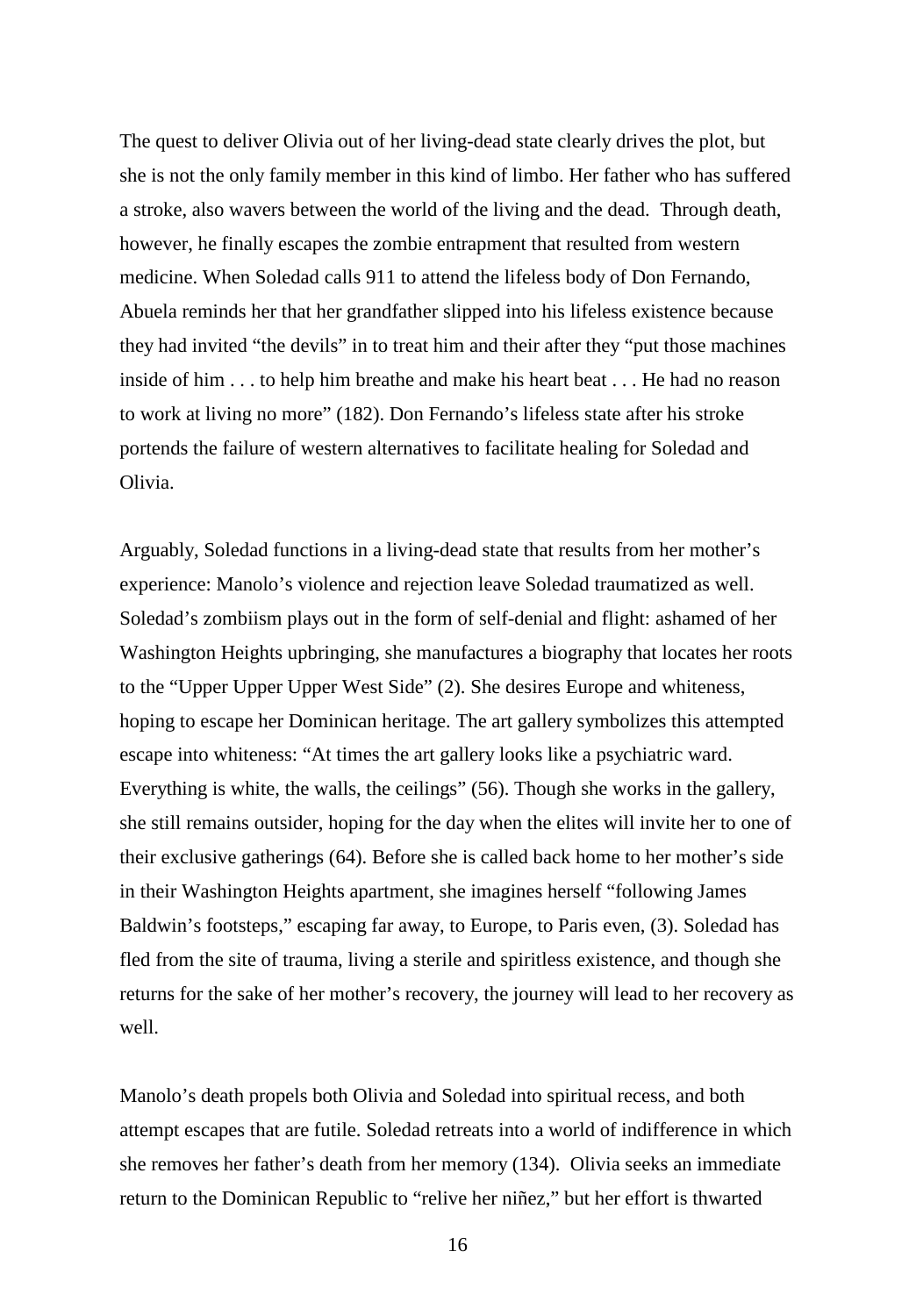when she is unable to buy her family's old land in Juan Dolio because the government had bought it and sold it to Germans. Gorda explains to Soledad that with that disappointment "Olivia cracked and her spirit spilled out from her" (155). In death Manolo's spiritual presence is the evil force that brings Olivia to her dramatic zombie state, and she struggles against him for herself and for Soledad: "My body fights to get out of bed. I need to see Soledad. I have to tell her I love her. Tell her about her father. Tell her that she has to get out of my apartment. She doesn't have much time before Manolo gets to her too" (154). When Soledad realizes that Manolo has captured her mother's spirit, she must abandon the world of western rationality, and return to home and ancestors as a way to recovery for her mother and herself as well.

Together, Soledad and her mother return to the Dominican Republic, to homeland, family, and ancestors to recover their spiritual essence so that they can begin to live again. That Olivia's cure will not be had through western medicine or religion is signaled early in the novel. While Olivia does not believe in the mystical healing and prevention practices of her sister, Gorda, she finds no healing in western alternatives. Olivia "believes in X rays, prescriptions, things that come out of a pharmacy," and does not believe that the ill ease she feels is due to an evil spiritual presence (13). Though she reveres western culture, Soledad senses early that the white world, particularly white religion, holds no remedy for her mother. This is expressly conveyed in the bedside scene where Soledad notices that her mother's rosary feels "cold and useless," and determining its uselessness she then puts it away in her pocket (20). In similar fashion, even in Olivia's zombie state she comes to understand not only the uselessness of western religion, but also its oppressiveness: thinking of her own mother's burdensome life, Olivia wants to tell her that it is "the golden Virgen Maria around her neck that keeps her from flying" (220).

After Soledad has herself seen Manolo's ghost and the other male ghosts from her mother's past, she realizes that these are powers to be reckoned with in ways that go beyond Anglo rationalism and science. She and Gorda agree that the unwelcomed spirits must be removed from their lives. They agree that a return to the Dominican Republic to a sacred place, for a sacred ritual will free Olivia and Soledad of the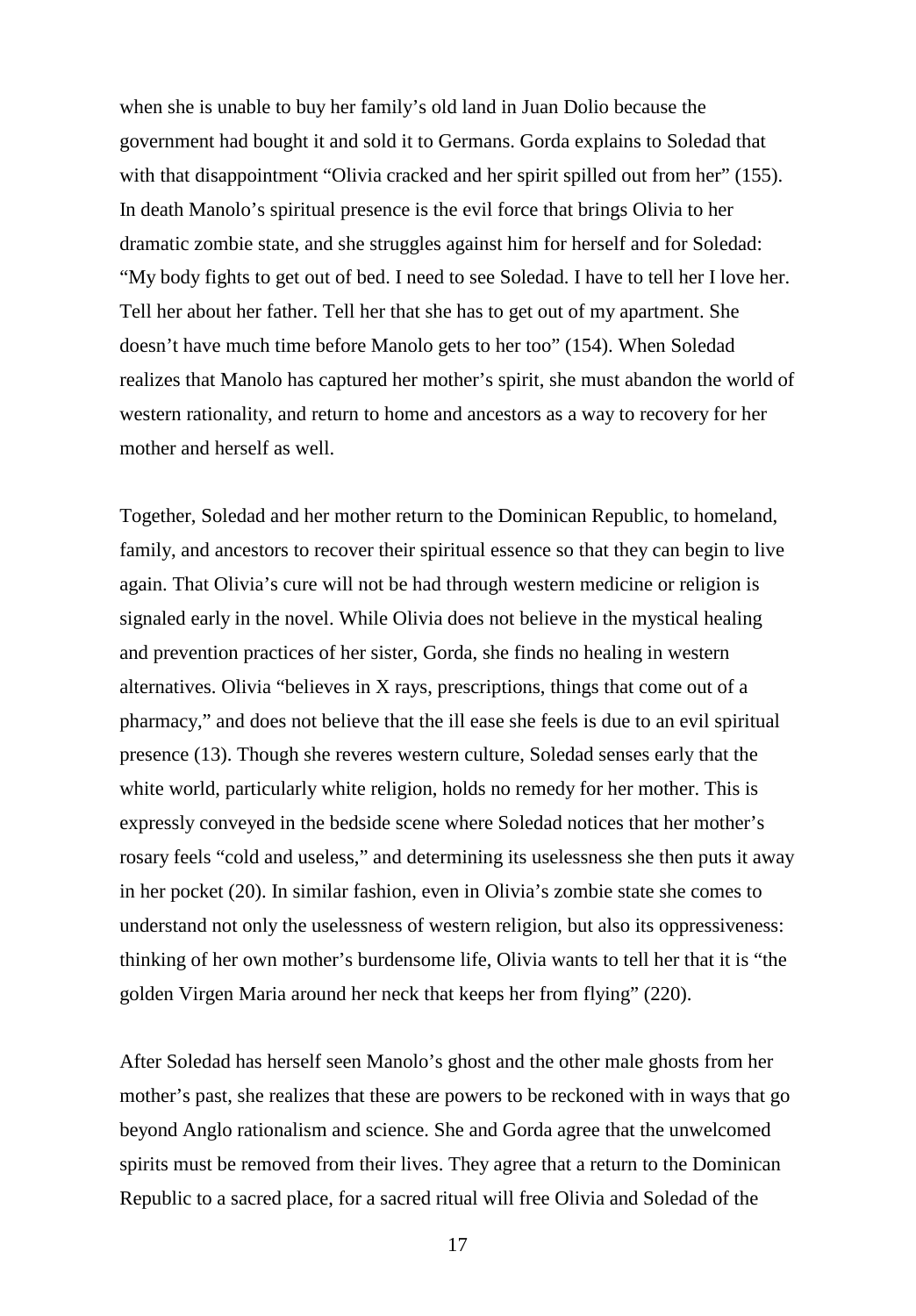haunting past that threatens their future. Taking the list of male customers that Olivia had compiled and stowed away for decades, and photographs of Olivia, Soledad and their Washington Heights family members, Soledad travels to the Dominican Republic with her mother to the waters of a secret cave to find freedom and rebirth.

After her awareness of the spirits haunting her mother, Soledad understands that nothing she has learned in the rational orientation of western thinking can serve her in the quest to be free of this presence. She is now ready to return home, to a mythical place where one can revisit the past and resurrect oneself: in this place Soledad and her mother can destroy the list that has empowered the evil spirits in their NY apartment. Gorda explains to Soledad how the ritual will work: "We can have Olivia retrace her steps, erase her past step by step. She will start again" (206). In Santa Domingo Soledad and Olivia travel to the secret cave with Tía Christina and their young guide who navigates the raft, warning them that the waters are both healing and dangerous. The young boy explains that the water is much deeper than it seems—bottomless—and that no one survives if they fall in. Christina explains the water's power to change evil to good, the promise that brings them to this paradox of danger and hope: "Even if the person is evil or ill, this water has been known to cleanse, rejuvenate, change a person's life for the better" (223). When Soledad falls into the water after attempting to find her photograph that does not reemerge after being placed in the water, all fear that she will be lost to the water. Remembering a time when Soledad was a little girl and they went to the bottom of the ocean, Olivia is not initially afraid. Instead of meeting the dreaded water monster, Soledad finds a peace and understanding at the bottom of the water that allows her to reemerge alive. It is when she "surrender[s] to the warmth of the water" that "the past, present and future become one," and Soledad is cleansed and reborn (226-227). The zombie curse is broken; the sorcerers no longer hold power over Olivia. Soledad's journey through the water is both hers and Olivia's: when she washes ashore, her mother receives her, restored herself to life and to speech. She can now tell Soledad the stories that will clarify the past and allow them to move into the future.

## VI. Conclusion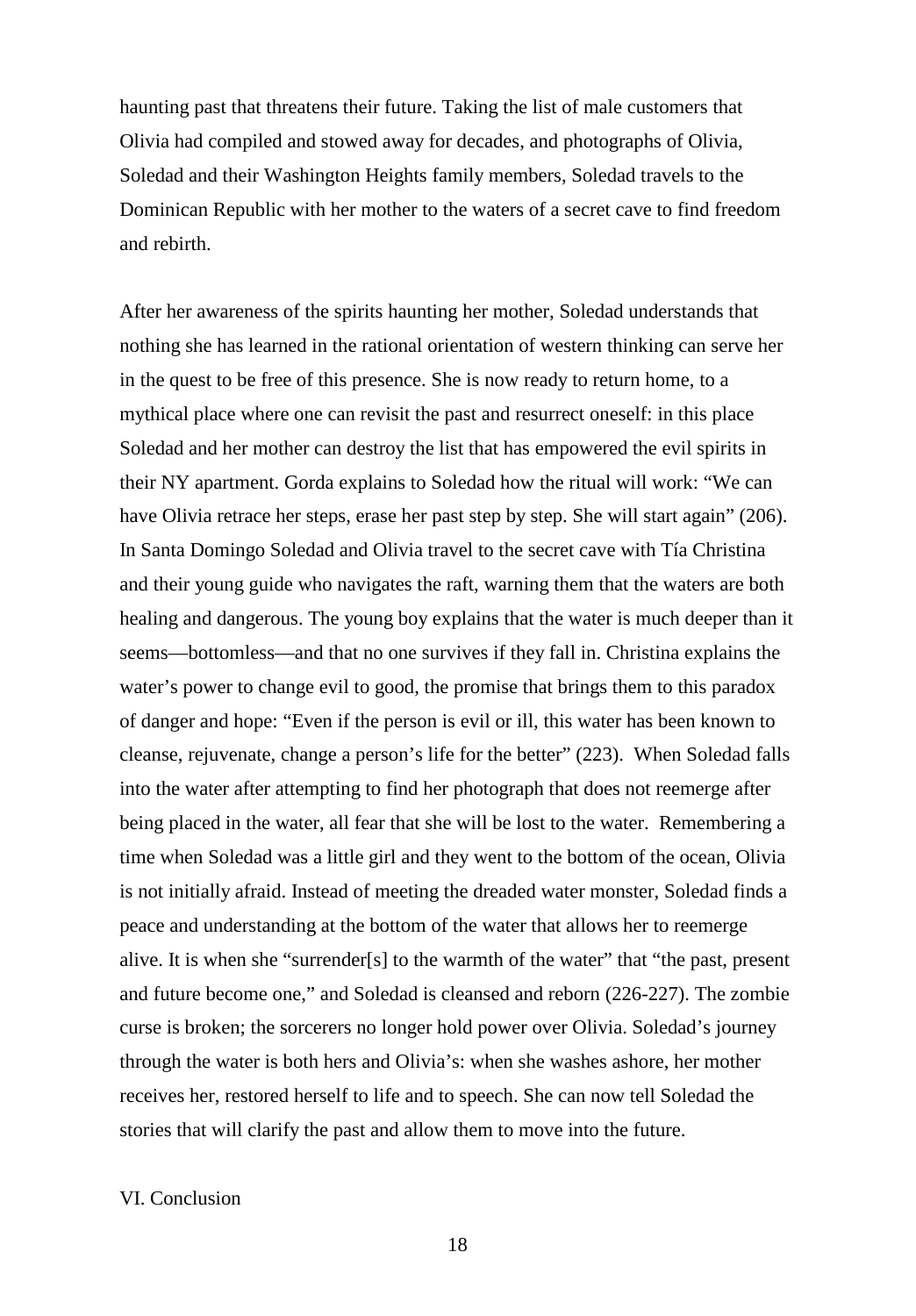In her essay on Lucía Charún-Illescas's novel of seventeenth-century Peru, *Malambo*, Aida Heredia argues that the story of Jacinto's manumission reminds us of slavery's lasting imprint on the psyche of the enslaved—even in freedom. As a free man, "Jacinto behaves as if he were chattel and subjected to his master's will. So permeating is this internalized form of oppression that his memories of the rituals of initiation into adulthood, which he underwent in his native Angola are replaced by his actual captivity in Lima as the only way of life possible for him" (86). The story of seventeenth-century Jacinto of Peru resonates with the Haitian notion of the zombie as slave figure, and likewise, the stories of Danticat and Cruz's protagonists. For Martine and Olivia, the freedom and hopefulness of their youth is replaced by the horror of the trauma they experience. Trauma strips them of their life spirit or essence, and they navigate the world as mere physical entities. They are then forced into the realm of the living dead. In both novels the break from the sorcerer's curse suggests a more salient triumph. As these heroines find their way out of spiritual death, their return to home and ancestors underscores a dynamic tension between western and Africana worldviews. In the history of western intellectualism the presumption has been that the presumed superior gaze of the west prevails. Jim Perkinson explains, however, that this perspective is one-sided: he contends that socalled "'religions of the oppressed' . . . represent a form of signification upon the academy as salient as the academy's comprehension of these same religions in its own discourses of ethnography, history, philosophy, and theology" (569). In *Breath, Eyes, Memory* and *Soledad* the authors signal to the academy that the so-called oppressed possess and exercise the power to gaze the west and to reject the sorcery that it conceals under the veneer it calls civilization and rationality.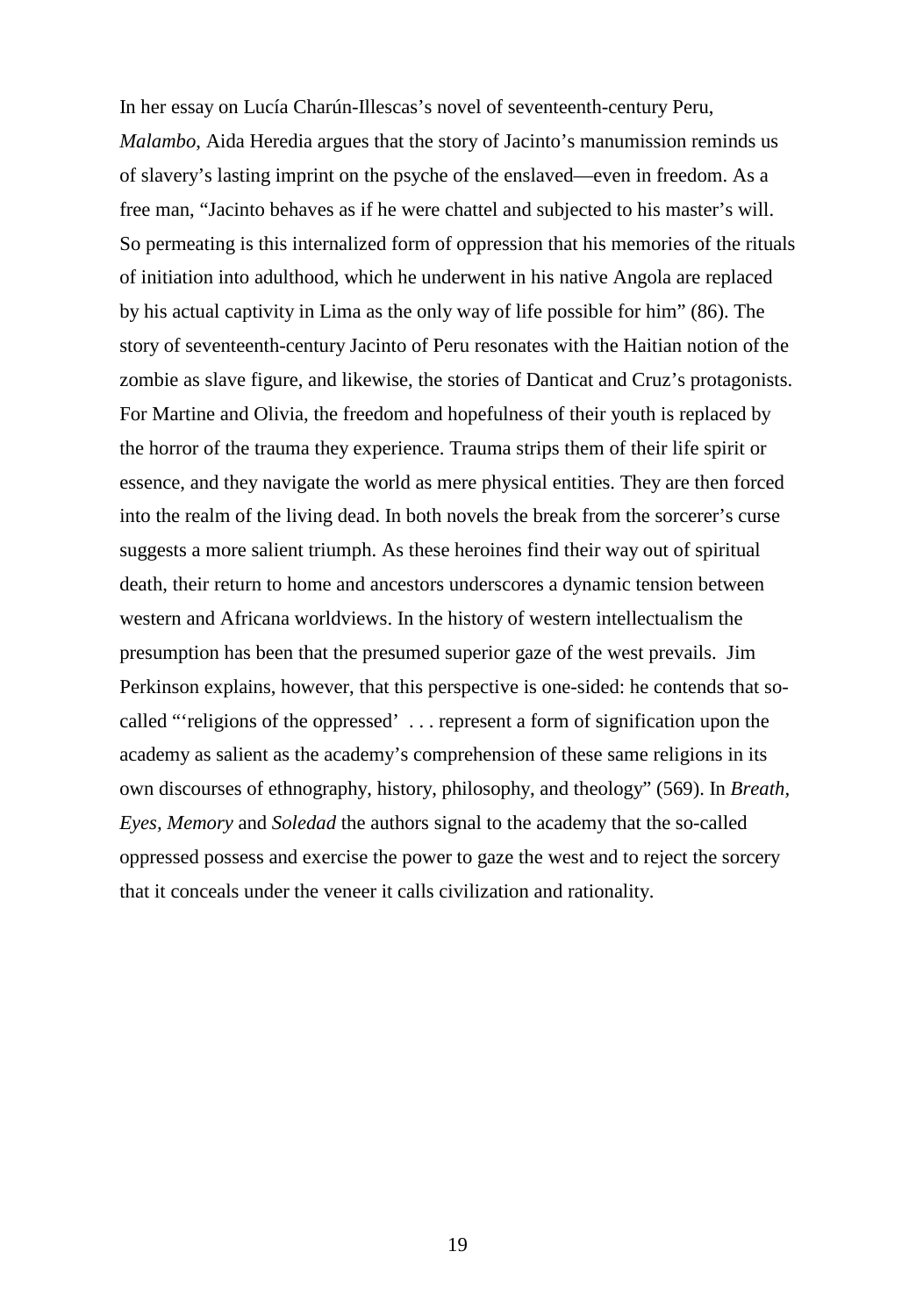- Chancy, Myriam J A. "Lé spona fé viv: Female Identity and the Politics of Textual Sexuality in Nadine Gordimer's *Le Mal de Vivre* and Edwidge Danticat's *Breath, Eyes, Memory*." *Framing Silence: Revolutionary Novels by Haitian Women*. New Brunswick: Rutgers UP, 1997. 104-133.
- ---. *From Sugar to Revolution: Women's Visions of Haiti, Cuba, and the Dominican Republic*. Waterloo, Ontario, Canada: Wilfrid Laurier UP,

Cruz, Angie. *Soledad*. NY: Simon & Schuster, 2001

- Danticat, Edwidge. *Breath, Eyes, Memory*.
- Heredia, Aida L. "Yoruba Cosmology as Technique in *Malambo* by Lucia Charun-Illescas." *Critical Perspectives on Afro-Latin American Literature*. Ed. Antonio Tillis. NY: Routledge, 2012. 77-98.
- Heredia, Juanita. "Merta Moreno Vega's *When the Spirits Dance Mambo*: Growing Up Nuyorican in El Barrio (2004): The Diasporic Formation of an Afro-Latina Identity." *Transnational Latino Narratives in the Twenty-first Century: The Politics of Gender, Race, and Migrations*. NY: Palgrave, 2009. 61-84.
- Jennings, LaVinia D. *Toni Morrison and the Idea of Africa*. NY: Cambridge UP, 2008.
- Mehta, Brinda. *Notions of Identity, Diaspora, and Gender in Caribbean Women's Writing*. NY: Palgrave Macmillan, 2009.
- Paravisini-Gebert, Lizabeth. "Women Possessed: Eroticism and Exoticism in the Representation of Woman as Zombie." *Sacred Possessions: Vodou, Santería, Obeah, and the Caribbean*. Eds. Margarite Fernández and Lizabeth Paravisini-Gebert. New Brunswick: Rutgers UP, 1997. 37-58.
- Perkinson, Jim. "Ogun's Iron or Jesus's Irony: Who's Zooming Who in Diasporic Possession Cult Activity?" *The Journal of Religion* 81.4 (Oct. 2001): 566- 94.
- Rhodes, Gary. *White Zombie: Anatomy of a Horror Film*. Jefferson, NC: MacFarland & Co Press, 2001.
- Rosello, Mireille. "Marassa With a Difference: Danticat's Breath, Eyes, Memory." *Edwidge Danticat: A Reader's Guide*. Ed. Martin Munro. Charlottesville: UVa Press, 2010. 117-129.